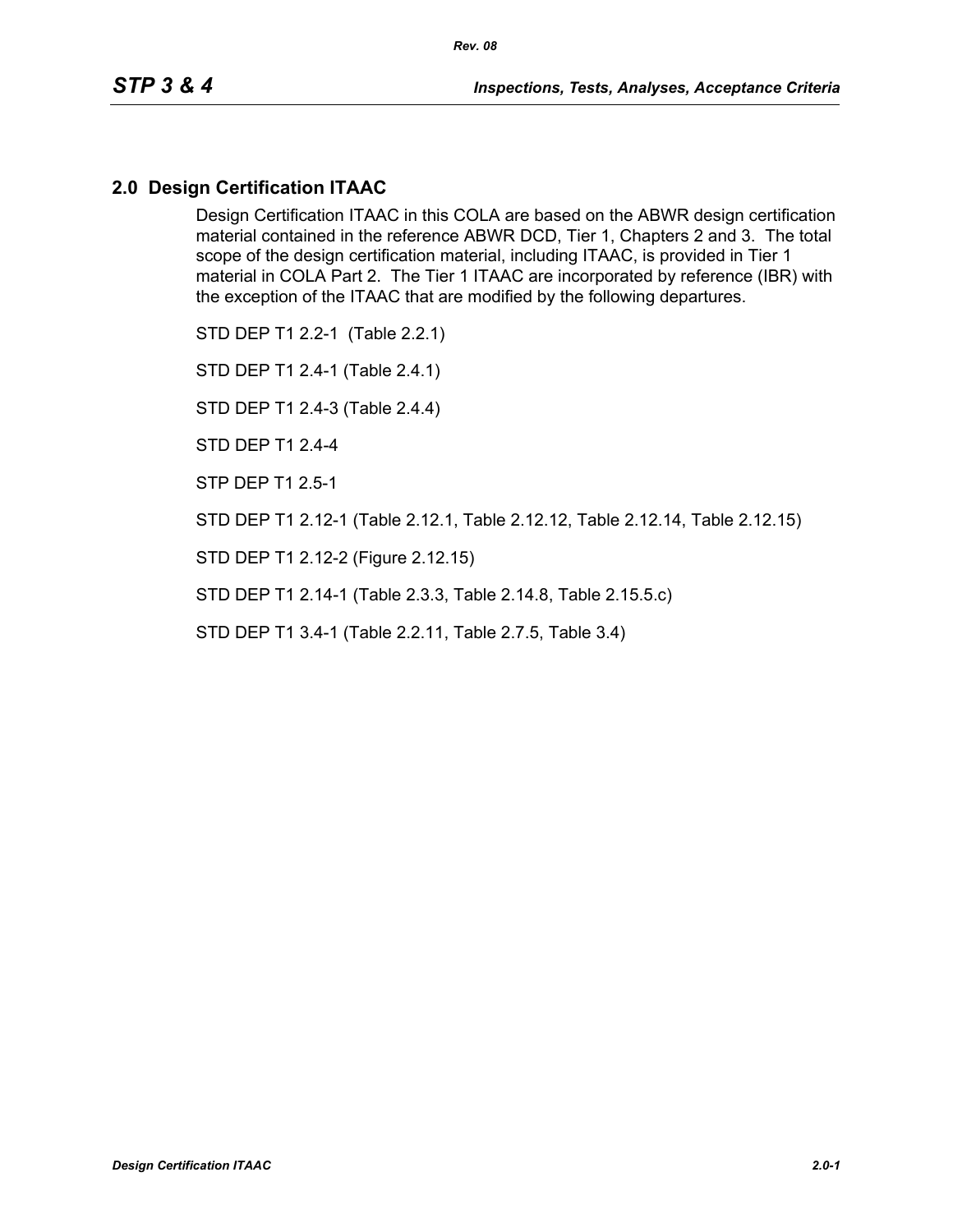|  |  | Table 2.2.1 Rod Control and Information System |  |
|--|--|------------------------------------------------|--|
|--|--|------------------------------------------------|--|

|                                                                                                                                                                                                                                            | Table 2.2.1 Rod Control and Information System                                                                                                                                                                         |                                                                                                                                                                                    |  |  |
|--------------------------------------------------------------------------------------------------------------------------------------------------------------------------------------------------------------------------------------------|------------------------------------------------------------------------------------------------------------------------------------------------------------------------------------------------------------------------|------------------------------------------------------------------------------------------------------------------------------------------------------------------------------------|--|--|
|                                                                                                                                                                                                                                            | <b>Inspections, Tests, Analyses and Acceptance Criteria</b>                                                                                                                                                            |                                                                                                                                                                                    |  |  |
| <b>Design Commitment</b>                                                                                                                                                                                                                   | <b>Inspection, Tests, Analyses</b>                                                                                                                                                                                     | <b>Acceptance Criteria</b>                                                                                                                                                         |  |  |
| 11. The RCIS is powered by two non-Class 1E<br>uninterruptible power supplies, such that<br>both channels of the RCIS remain<br>operational if either supply is operational<br>with the non-operational supply in an<br>alarmed condition. | 11. Tests will be performed on the as-built<br>RCIS by <i>providing a test signal in only</i><br>one non-Class 1E uninterruptible power-<br>supply at a time-removing each power<br>supply from service one at a time. | 11. The test signal exists in only one control-<br>channel at a time-An alarm is activated by<br>the inoperable power supply, and both<br>channels of the RCIS remain operational. |  |  |
|                                                                                                                                                                                                                                            |                                                                                                                                                                                                                        |                                                                                                                                                                                    |  |  |
|                                                                                                                                                                                                                                            |                                                                                                                                                                                                                        |                                                                                                                                                                                    |  |  |
|                                                                                                                                                                                                                                            |                                                                                                                                                                                                                        |                                                                                                                                                                                    |  |  |
|                                                                                                                                                                                                                                            |                                                                                                                                                                                                                        |                                                                                                                                                                                    |  |  |
|                                                                                                                                                                                                                                            |                                                                                                                                                                                                                        |                                                                                                                                                                                    |  |  |
|                                                                                                                                                                                                                                            |                                                                                                                                                                                                                        |                                                                                                                                                                                    |  |  |
|                                                                                                                                                                                                                                            |                                                                                                                                                                                                                        |                                                                                                                                                                                    |  |  |
|                                                                                                                                                                                                                                            |                                                                                                                                                                                                                        |                                                                                                                                                                                    |  |  |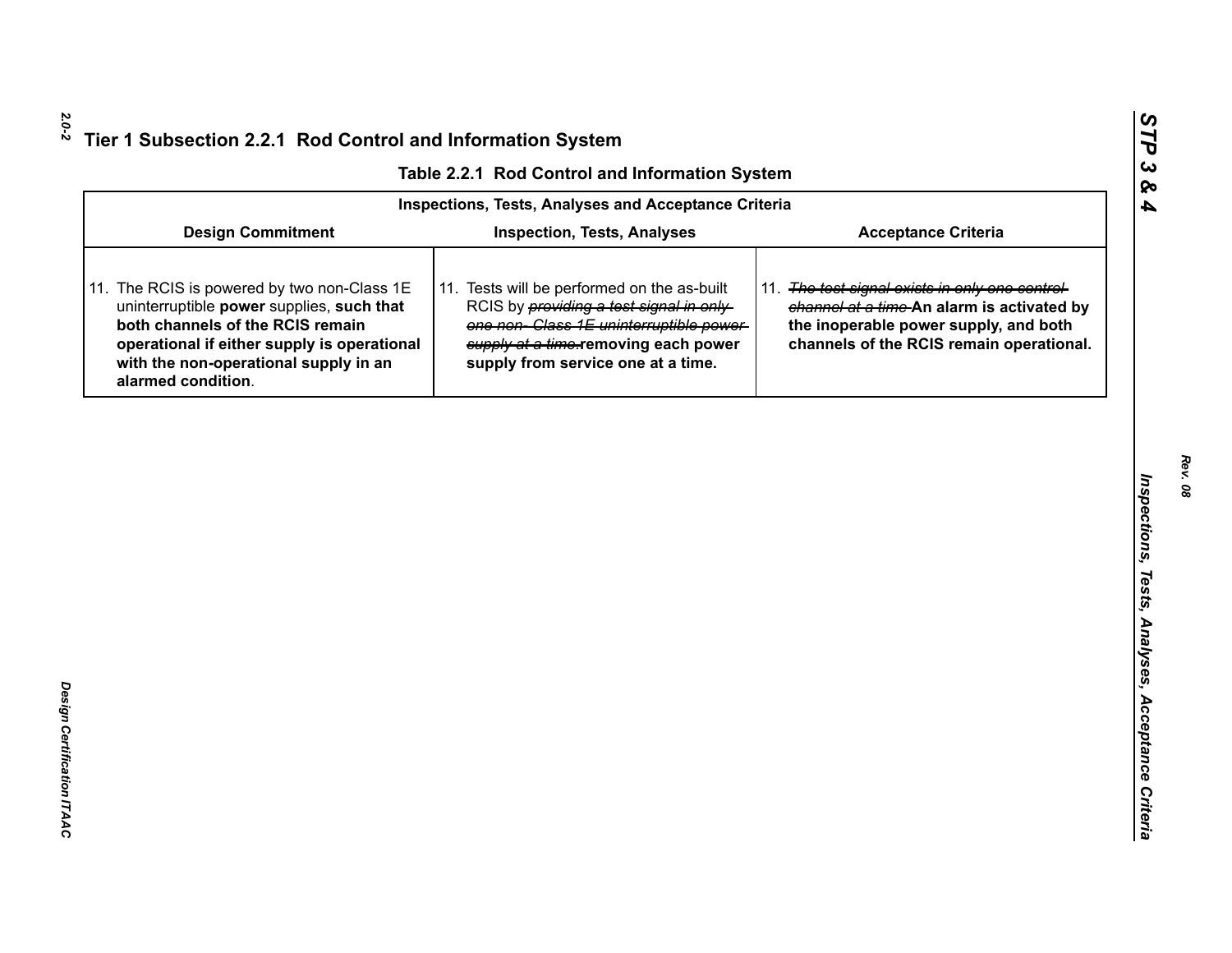|                                                                                                                                                                                         |    | Table 2.2.11 Process Computer System Plant Computer Functions<br><b>Inspections, Tests, Analyses and Acceptance Criteria</b>                                       |                                                     |                                                                                                                                 |  |
|-----------------------------------------------------------------------------------------------------------------------------------------------------------------------------------------|----|--------------------------------------------------------------------------------------------------------------------------------------------------------------------|-----------------------------------------------------|---------------------------------------------------------------------------------------------------------------------------------|--|
| <b>Design Commitment</b>                                                                                                                                                                |    | <b>Inspections, Tests, Analyses</b>                                                                                                                                |                                                     | <b>Acceptance Criteria</b>                                                                                                      |  |
| 1. The PICS equipment comprising<br>performing the PCS PCFs is defined in<br>Section 2.2.11.                                                                                            |    | conducted.                                                                                                                                                         | 1.                                                  | The as-built <b>PCS</b> equipment implementing<br>the PCFs conforms with the description in<br>Section 2.2.11.                  |  |
| The PCS PCFs provides provide LPRM<br>calibration and fuel operating thermal limits<br>data to the ATLM function of the RCIS.                                                           |    | Tests of the as-built PCS PCFs will be<br>conducted using simulated plant input<br>signals.                                                                        | 2.                                                  | LPRM calibration and fuel thermal limits<br>data are received by the ATLM function of<br>the RCIS.                              |  |
| In the event that abnormal conditions<br>develop in the plant during operations in the<br>automatic mode, the PCS PCFs<br>automatically reverts revert to the manual<br>operating mode. | 3. | Tests of the as-built PCS PCFs will be<br>conducted using simulated abnormal plant<br>input signals, while the PCS PCFs is are in<br>the automatic operating mode. | 3.                                                  | Upon receipt of the abnormal plant input<br>signals, the PCS PCFs automatically reverts<br>revert to the manual operating mode. |  |
|                                                                                                                                                                                         |    |                                                                                                                                                                    |                                                     |                                                                                                                                 |  |
|                                                                                                                                                                                         |    |                                                                                                                                                                    |                                                     |                                                                                                                                 |  |
|                                                                                                                                                                                         |    |                                                                                                                                                                    |                                                     |                                                                                                                                 |  |
|                                                                                                                                                                                         |    |                                                                                                                                                                    |                                                     |                                                                                                                                 |  |
|                                                                                                                                                                                         |    |                                                                                                                                                                    |                                                     |                                                                                                                                 |  |
|                                                                                                                                                                                         |    |                                                                                                                                                                    | 1. Inspections of the as-built system will be<br>2. |                                                                                                                                 |  |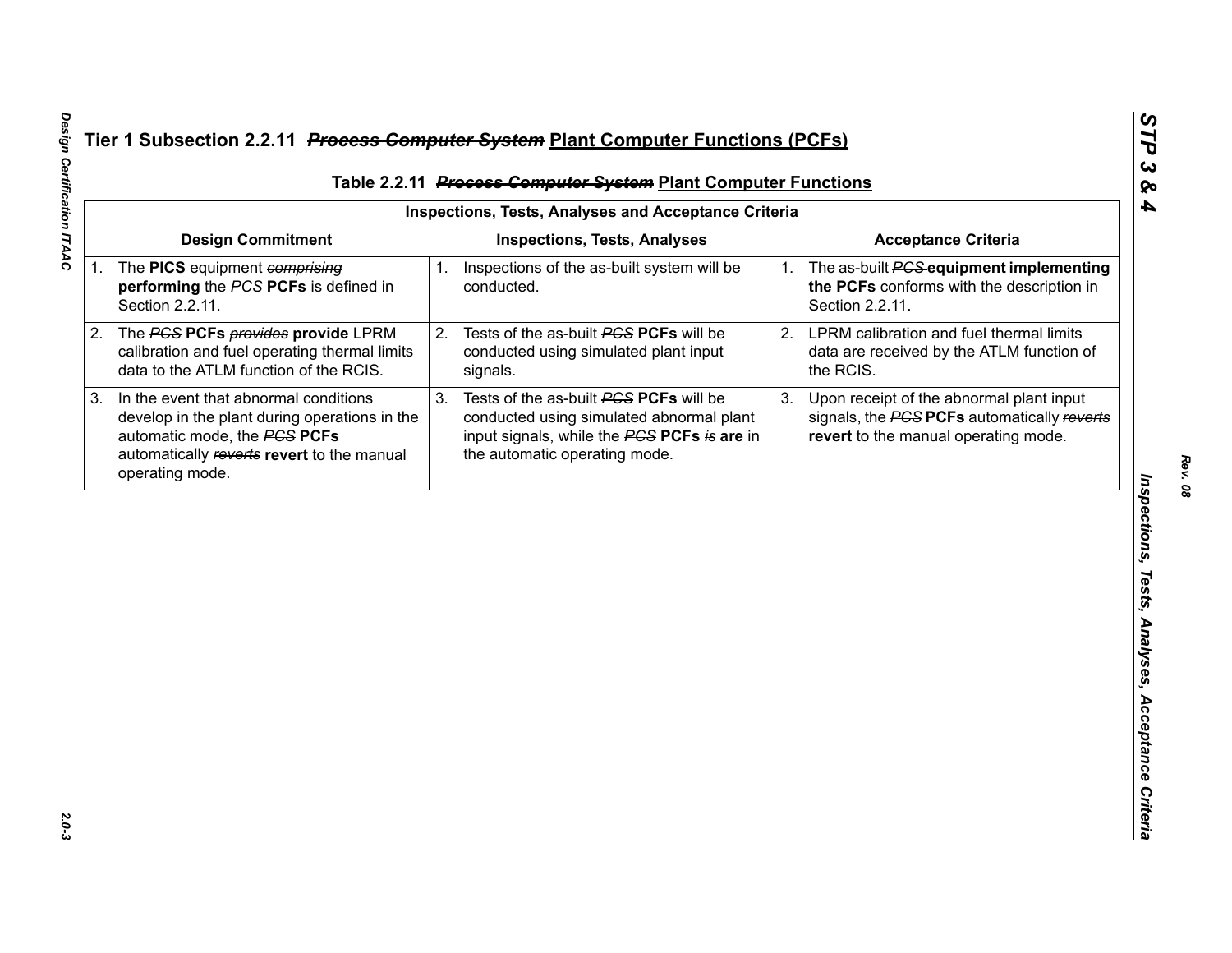| <b>Design Commitment</b><br><b>Inspections, Tests, Analyses</b><br><b>Acceptance Criteria</b><br>Operation of each-CAMS<br>Tests of each division of the as-built CAMS<br>2.<br>Each-CAMS division-oxygen/hydrogen<br>2.<br>oxygen/hydrogen monitoring equipment<br>oxygen/hydrogen monitoring equipment<br>monitoring equipment is activated upon<br>division-can be activated manually by the<br>will be conducted using manual controls and<br>receipt of the test signals.<br>simulated automatic initiation signals.<br>operator or automatically.<br>3.<br>3.<br>Each CAMS division of radiation channels<br>Tests will be performed on each division of<br>The test signal exists only in the Class 1E<br>a.<br>a.<br>the CAMS radiation channels by providing<br>division under test in the CAMS.<br>is powered only from its respective<br>a test signal to only one Class 1E division at<br>divisional Class 1E power source with |  |
|---------------------------------------------------------------------------------------------------------------------------------------------------------------------------------------------------------------------------------------------------------------------------------------------------------------------------------------------------------------------------------------------------------------------------------------------------------------------------------------------------------------------------------------------------------------------------------------------------------------------------------------------------------------------------------------------------------------------------------------------------------------------------------------------------------------------------------------------------------------------------------------------------------------------------------------------|--|
| 2.                                                                                                                                                                                                                                                                                                                                                                                                                                                                                                                                                                                                                                                                                                                                                                                                                                                                                                                                          |  |
| 3.<br>а.                                                                                                                                                                                                                                                                                                                                                                                                                                                                                                                                                                                                                                                                                                                                                                                                                                                                                                                                    |  |
|                                                                                                                                                                                                                                                                                                                                                                                                                                                                                                                                                                                                                                                                                                                                                                                                                                                                                                                                             |  |
| electrical independence between<br>a time.<br>divisions.                                                                                                                                                                                                                                                                                                                                                                                                                                                                                                                                                                                                                                                                                                                                                                                                                                                                                    |  |
| In the CAMS, independence is provided<br>b.<br>Inspection of the as-built Class 1E radiation<br>b.<br>In the CAMS, physical separation or<br>b.<br>between Class 1E divisions, and between<br>channels divisions in the CAMs will be<br>electrical isolation exists between Class 1E<br>Class 1E divisions and non-Class 1E<br>performed.<br>divisions. Physical separation or electrical<br>equipment.<br>isolation exists between these Class 1E<br>divisions and non-Class 1E equipment.                                                                                                                                                                                                                                                                                                                                                                                                                                                 |  |

Design Certification ITAAC *Design Certification ITAAC* 

*Rev. 08*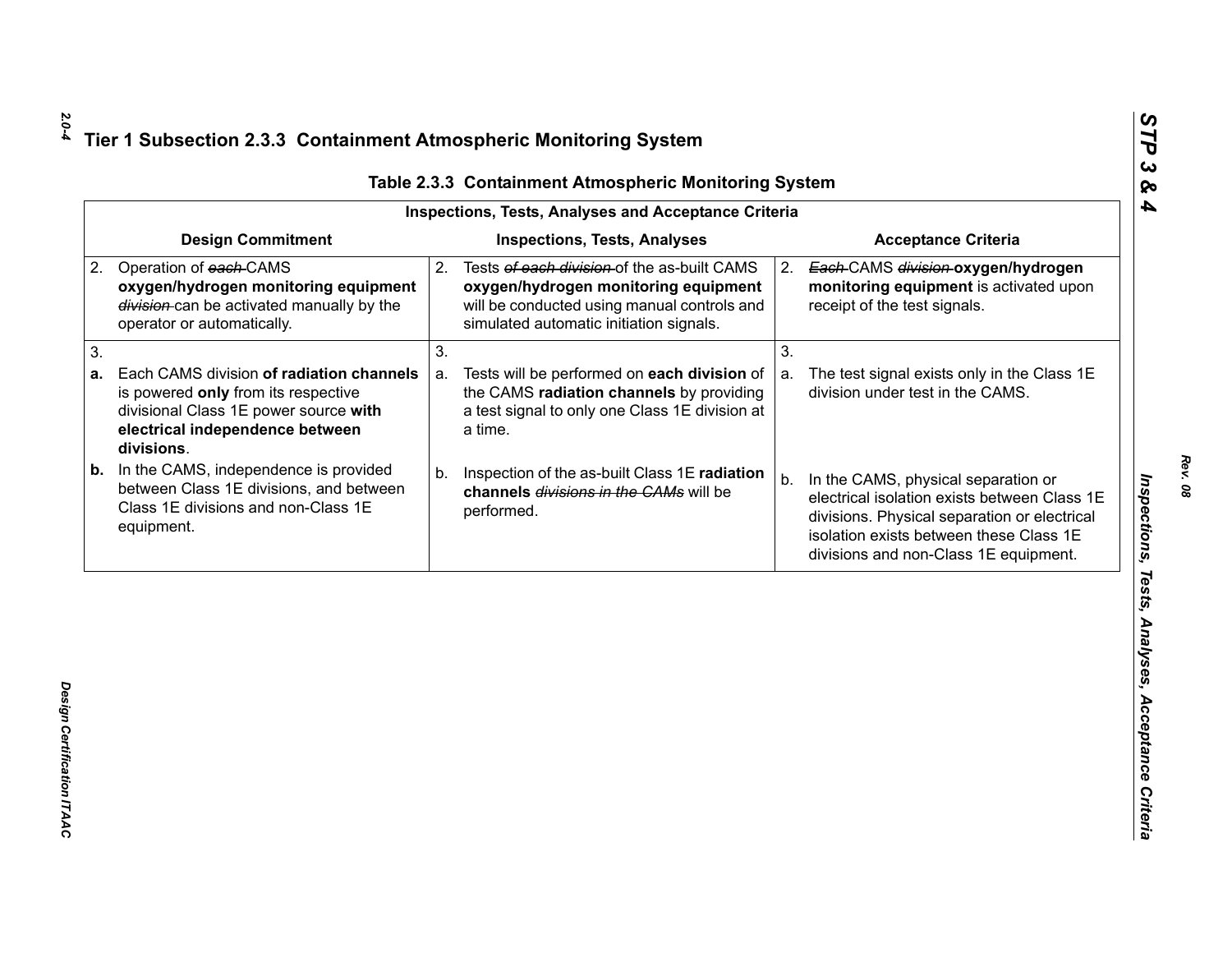| Table 2.4.1 Residual Heat Removal System                   |                                                                                                                                                                                                                                                                                                                                                                                                                                                                                                                                                                                                                        |                                                                        |  |  |
|------------------------------------------------------------|------------------------------------------------------------------------------------------------------------------------------------------------------------------------------------------------------------------------------------------------------------------------------------------------------------------------------------------------------------------------------------------------------------------------------------------------------------------------------------------------------------------------------------------------------------------------------------------------------------------------|------------------------------------------------------------------------|--|--|
|                                                            | Inspections, Tests, Analyses and Acceptance Criteria                                                                                                                                                                                                                                                                                                                                                                                                                                                                                                                                                                   |                                                                        |  |  |
| <b>Design Commitment</b>                                   | <b>Inspections, Tests, Analyses</b>                                                                                                                                                                                                                                                                                                                                                                                                                                                                                                                                                                                    | <b>Acceptance Criteria</b>                                             |  |  |
| $\overline{4}$ .<br>c. The RHR pumps have sufficient NPSH. | 4.<br>c. Inspections, tests and analyses will be<br>performed upon the as-built RHR System.<br>NPSH tests of the pumps will be<br>performed in a test facility. The analyses<br>will consider the effects of:<br>Pressure losses for pump inlet<br>piping and components.<br>Suction from the suppression pool<br>with water level at the minimum<br>value.<br>50% blockage of pump suction-<br>strainers Analytically derived<br>values for blockage of pump<br>suction strainers based upon<br>the as-built system.<br>Design basis fluid temperature<br>$(100^{\circ}C)$<br>Containment at atmospheric<br>pressure. | 4.<br>c. The available NPSH exceeds the NPSH<br>required by the pumps. |  |  |

Design Certification ITAAC *Design Certification ITAAC 2.0-5*

 $2.0 - 5$ 

*Rev. 08*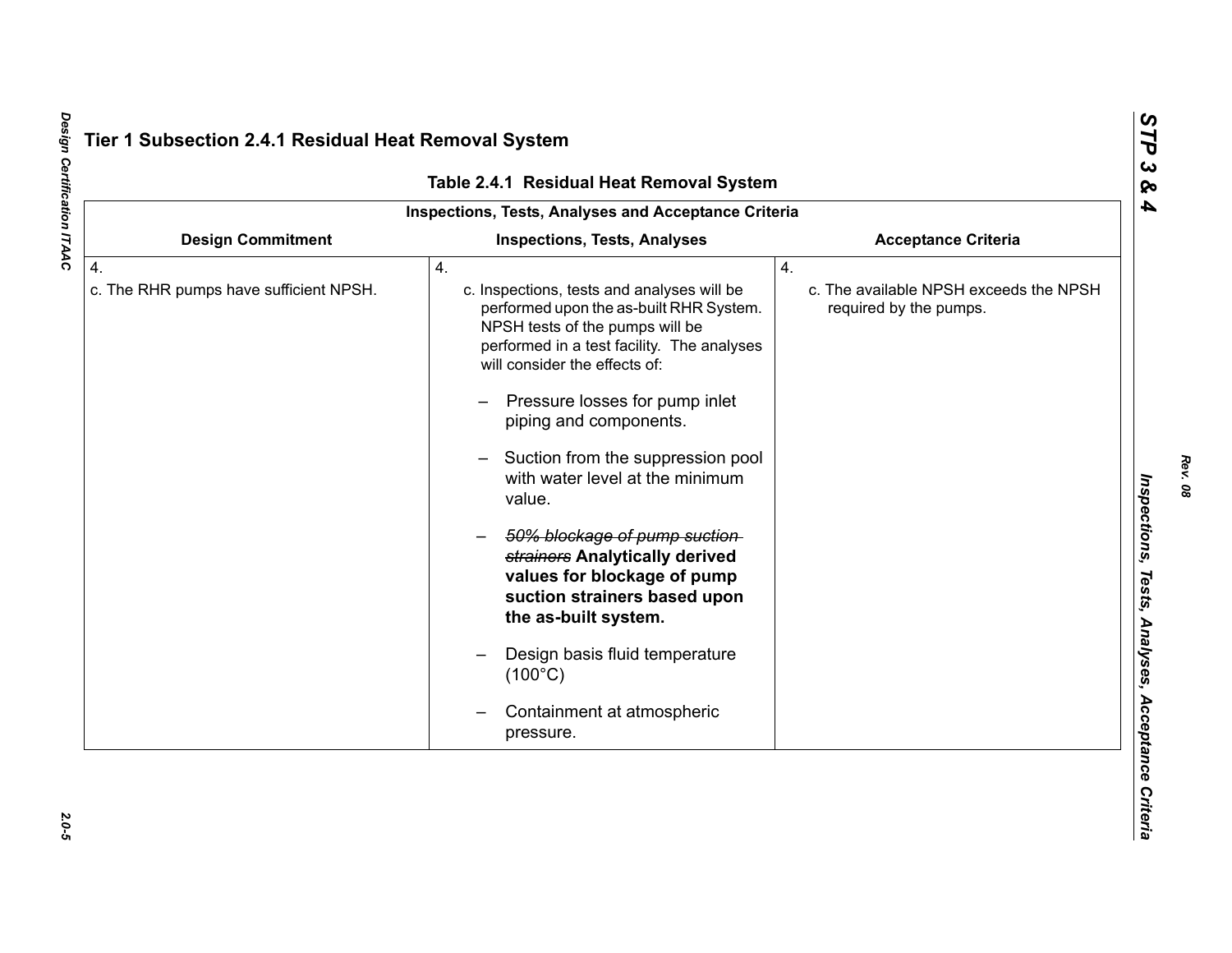| Inspections, Tests, Analyses and Acceptance Criteria                                                                                                                                                                                                         |                                                                                                                                                                                                                                                                                                         |                                                                                                                                                                                                                                                         |  |  |
|--------------------------------------------------------------------------------------------------------------------------------------------------------------------------------------------------------------------------------------------------------------|---------------------------------------------------------------------------------------------------------------------------------------------------------------------------------------------------------------------------------------------------------------------------------------------------------|---------------------------------------------------------------------------------------------------------------------------------------------------------------------------------------------------------------------------------------------------------|--|--|
| <b>Design Commitment</b>                                                                                                                                                                                                                                     | <b>Inspections, Tests, Analyses</b>                                                                                                                                                                                                                                                                     | <b>Acceptance Criteria</b>                                                                                                                                                                                                                              |  |  |
| In the augmented fuel pool cooling mode,<br>the RHR tube side heat exchanger flow rate<br>for Divisions B or C is no less than 350 $m^3/h$<br>(heat exchanger heat removal capacity in<br>this mode is bounded by suppression pool<br>cooling requirements). | Tests will be performed to determine system<br>7.<br>flow rate through each heat exchanger in the<br>augmented fuel pool cooling mode.<br>Inspections and analyses shall be<br>performed to verify that the augmented fuel<br>pool cooling mode is bounded by<br>suppression pool cooling requirements. | The RHR tube side heat exchanger flow rate<br>7.<br>is greater than or equal to 350 $m^3/h$ in the<br>augmented fuel pool cooling mode. Heat<br>exchanger heat removal capacity in this<br>mode is bounded by suppression pool<br>cooling requirements. |  |  |
|                                                                                                                                                                                                                                                              |                                                                                                                                                                                                                                                                                                         |                                                                                                                                                                                                                                                         |  |  |
|                                                                                                                                                                                                                                                              |                                                                                                                                                                                                                                                                                                         |                                                                                                                                                                                                                                                         |  |  |
|                                                                                                                                                                                                                                                              |                                                                                                                                                                                                                                                                                                         |                                                                                                                                                                                                                                                         |  |  |
|                                                                                                                                                                                                                                                              |                                                                                                                                                                                                                                                                                                         |                                                                                                                                                                                                                                                         |  |  |
|                                                                                                                                                                                                                                                              |                                                                                                                                                                                                                                                                                                         |                                                                                                                                                                                                                                                         |  |  |
|                                                                                                                                                                                                                                                              |                                                                                                                                                                                                                                                                                                         |                                                                                                                                                                                                                                                         |  |  |
|                                                                                                                                                                                                                                                              |                                                                                                                                                                                                                                                                                                         |                                                                                                                                                                                                                                                         |  |  |
|                                                                                                                                                                                                                                                              |                                                                                                                                                                                                                                                                                                         |                                                                                                                                                                                                                                                         |  |  |
|                                                                                                                                                                                                                                                              |                                                                                                                                                                                                                                                                                                         |                                                                                                                                                                                                                                                         |  |  |
|                                                                                                                                                                                                                                                              |                                                                                                                                                                                                                                                                                                         |                                                                                                                                                                                                                                                         |  |  |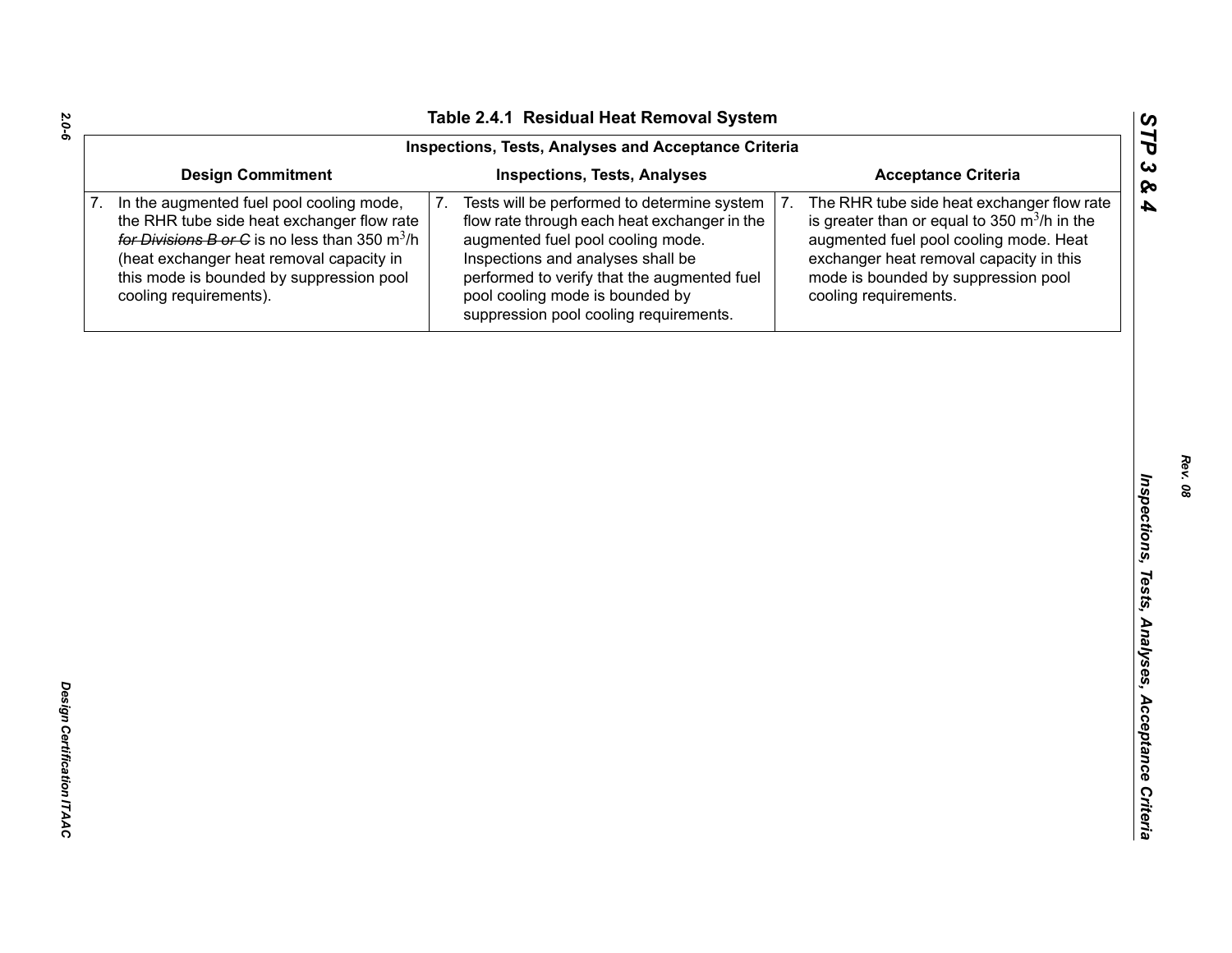| <b>Inspections, Tests, Analyses and Acceptance Criteria</b>             |                                                                                                                                                                                                                                                                                                                                                                                                                                                                                                                                                                                                                                      |                                                                        |  |  |
|-------------------------------------------------------------------------|--------------------------------------------------------------------------------------------------------------------------------------------------------------------------------------------------------------------------------------------------------------------------------------------------------------------------------------------------------------------------------------------------------------------------------------------------------------------------------------------------------------------------------------------------------------------------------------------------------------------------------------|------------------------------------------------------------------------|--|--|
| <b>Design Commitment</b>                                                | <b>Inspections, Tests, Analyses</b>                                                                                                                                                                                                                                                                                                                                                                                                                                                                                                                                                                                                  | <b>Acceptance Criteria</b>                                             |  |  |
| 3.<br>g. The HPCF pumps have sufficient NPSH<br>available at the pumps. | 3.<br>g. Inspections, tests and analyses will be<br>performed upon the as-built system.<br>NPSH tests of the pumps will be<br>performed in a test facility. The<br>analyses will consider the effects of:<br>Pressure losses for pump inlet<br>piping and components.<br>Suction from the suppression<br>pool with water level at the<br>minimum value.<br>50% minimum blockage of<br>pump suction strainers<br><b>Analytically derived values</b><br>for blockage of pump suction<br>strainers based upon the as-<br>built system.<br>Design basis fluid temperature<br>$(100^{\circ}C)$<br>Containment at atmospheric<br>pressure. | 3.<br>g. The available NPSH exceeds the NPSH<br>required by the pumps. |  |  |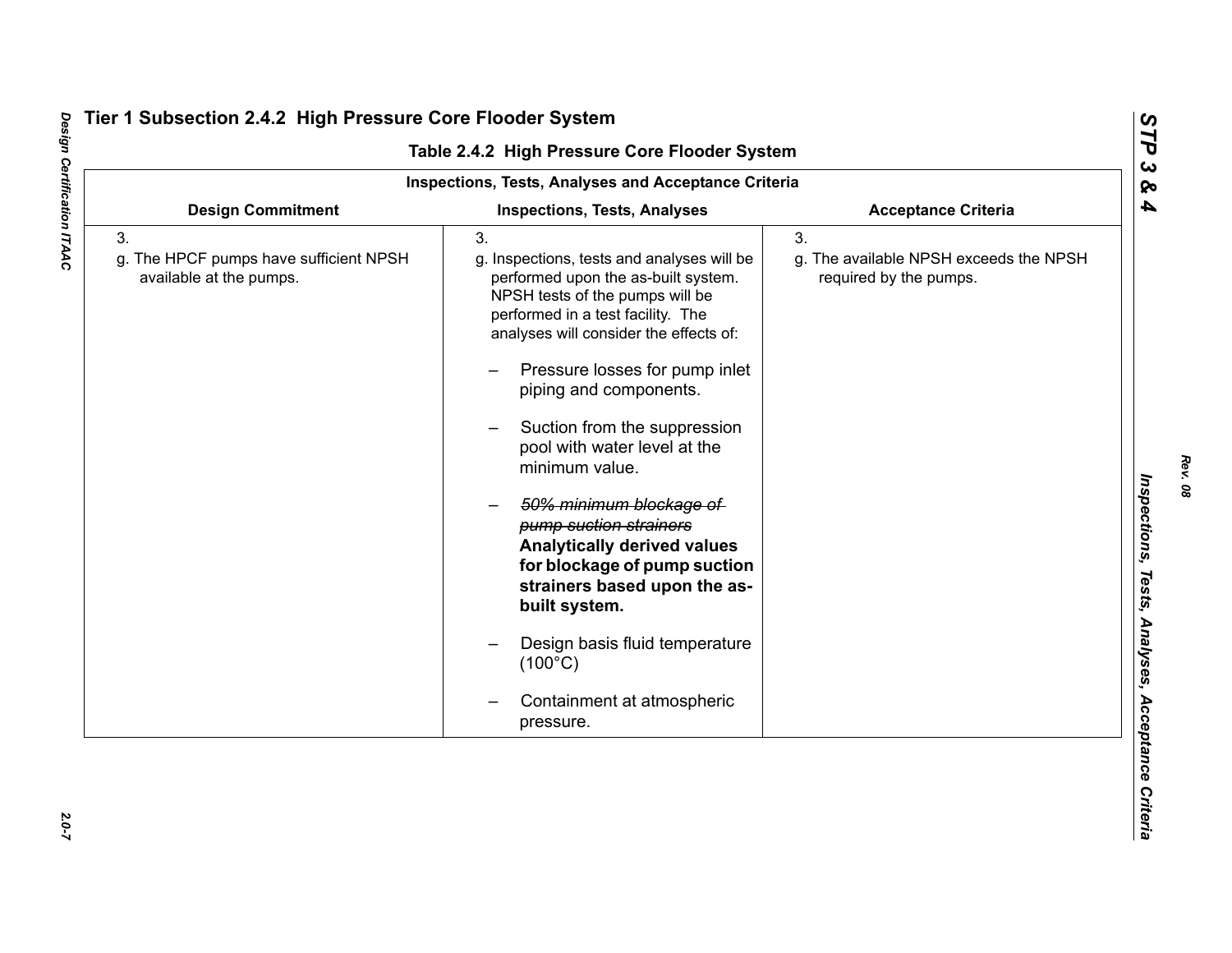| <b>Inspections, Tests, Analyses and Acceptance Criteria</b>                                                                                     |                                                                                           |                                                                                                                                                                                                                                                                                                                                                                                                                    |  |  |  |
|-------------------------------------------------------------------------------------------------------------------------------------------------|-------------------------------------------------------------------------------------------|--------------------------------------------------------------------------------------------------------------------------------------------------------------------------------------------------------------------------------------------------------------------------------------------------------------------------------------------------------------------------------------------------------------------|--|--|--|
| <b>Design Commitment</b>                                                                                                                        | <b>Inspections, Tests, Analyses</b>                                                       | <b>Acceptance Criteria</b>                                                                                                                                                                                                                                                                                                                                                                                         |  |  |  |
| 3.<br>Following receipt of an initiation signal, the<br>C.<br>RCIC System automatically initiates and<br>operates in the RPV water makeup mode. | 3.<br>c. Tests will be conducted on the RCIC<br>System using simulated initiation signal. | 3.<br>c. Upon receipt of a simulated initiation signal,<br>the following occurs:<br>(1) Steam supply bypass valve receives open<br>signal.<br>(2)(1) Test return valves receive close signal.<br>(3)(2) CST suction valve receives open signal.<br>(4)(3) Injection valve receives open signal<br>.after a 10-second delay.<br>(5)(4) Steam admission valve receives open<br>signal. after a 10-second time delay. |  |  |  |
| e. Following receipt of shutdown signal, the RCIC<br>System automatically terminates the RPV<br>water makeup mode.                              | e. Tests will be conducted on RCIC System<br>using simulated shutdown signal.             | e. Upon receipt of simulated shutdown signals, the<br>following occurs:<br>(1) Steam supply bypass valve receives close<br>signal.<br>(2)(1) RCIC initiation logic resets.<br>(3)(2) Injection valve receives close signal.<br>(4)(3) Steam admission valve receives close<br>signal.                                                                                                                              |  |  |  |

*Rev. 08*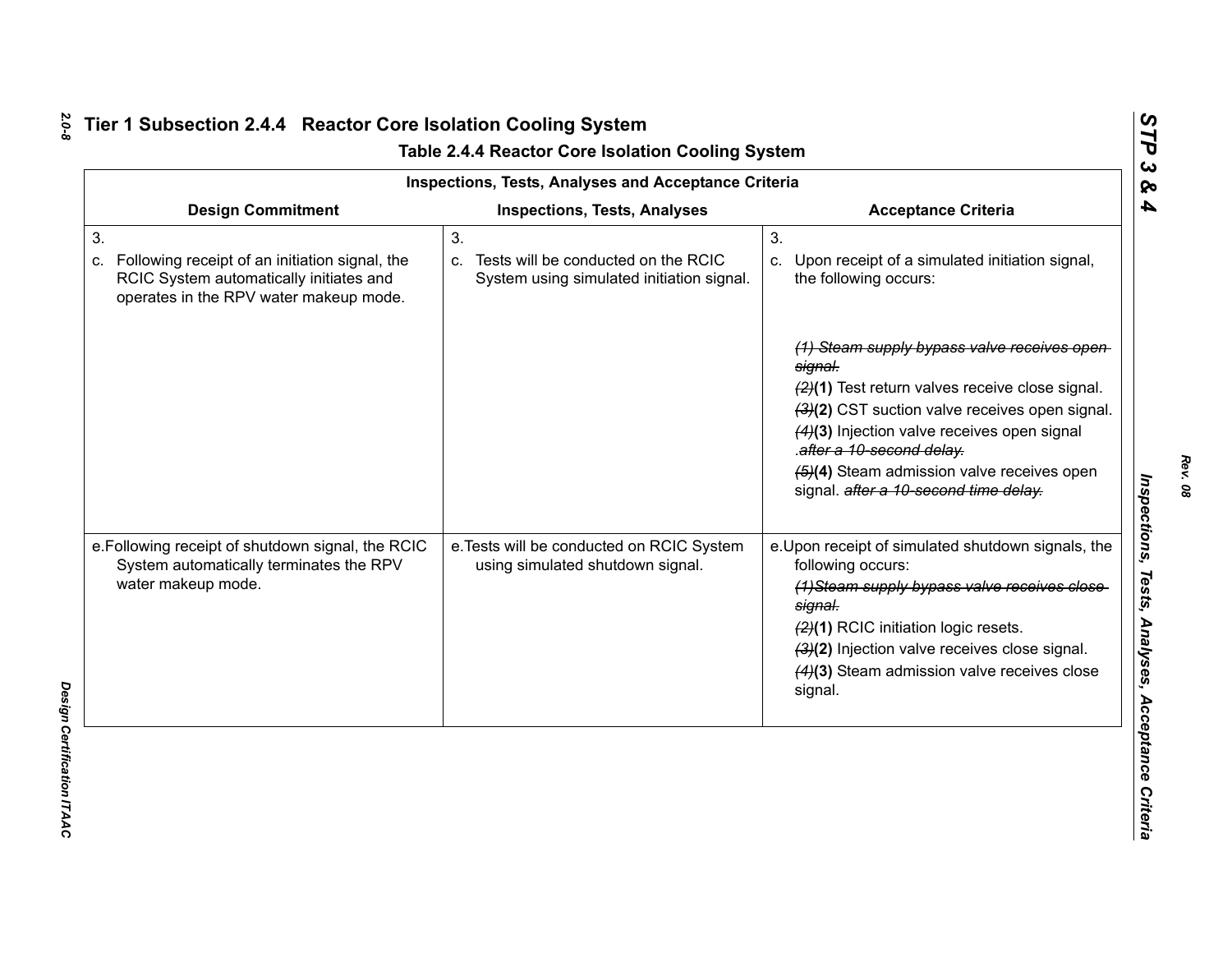| <b>Inspections, Tests, Analyses and Acceptance Criteria</b>                                                                                                                                              |                                                                                       |                                                                                                                                                                                                                                                                                                                                                                                                                                    |  |  |  |
|----------------------------------------------------------------------------------------------------------------------------------------------------------------------------------------------------------|---------------------------------------------------------------------------------------|------------------------------------------------------------------------------------------------------------------------------------------------------------------------------------------------------------------------------------------------------------------------------------------------------------------------------------------------------------------------------------------------------------------------------------|--|--|--|
| <b>Design Commitment</b>                                                                                                                                                                                 | <b>Inspections, Tests, Analyses</b>                                                   | <b>Acceptance Criteria</b>                                                                                                                                                                                                                                                                                                                                                                                                         |  |  |  |
| f. Following RCIC shutdown on high reactor water<br>level signal, the RCIC System automatically<br>restarts to provide RPV water makeup if low<br>water level signal recurs.                             | f. Tests will be conducted using simulated<br>low reactor water level signals.        | f. Upon receipt of simulated low reactor water level<br>signals, the following occurs:<br>(1) Steam supply bypass valve receives open<br>signal.<br>(2)(1) Test return valves receive close signal.<br>(3)(2) CST suction valve receives open signal.<br>(4)(3) Injection valve receives open signal.<br>after a 10 second delay.<br>$\left(4\right)$ Steam admission valve receives open<br>signal. after a 10 second time delay. |  |  |  |
| i. In the RPV water makeup mode, the RCIC pump<br>delivers a flow rate of at least 182 $\text{m}^3$ /h against<br>a maximum differential pressure (between the<br>RPV and the pump suction) of 8.12 MPa. | i. Tests will be conducted in a test facility on<br>the RCIC System pump and turbine. | i. (1) The RCIC pump delivers a flow rate of at<br>least 182 m <sup>3</sup> /h against a maximum differential<br>pressure (between the RPV and the pump<br>suction of 8.12 MPa.<br>(2) The RCIC turbine delivers the speed and                                                                                                                                                                                                     |  |  |  |
|                                                                                                                                                                                                          |                                                                                       | torque-required by the pump at the above<br>conditions.                                                                                                                                                                                                                                                                                                                                                                            |  |  |  |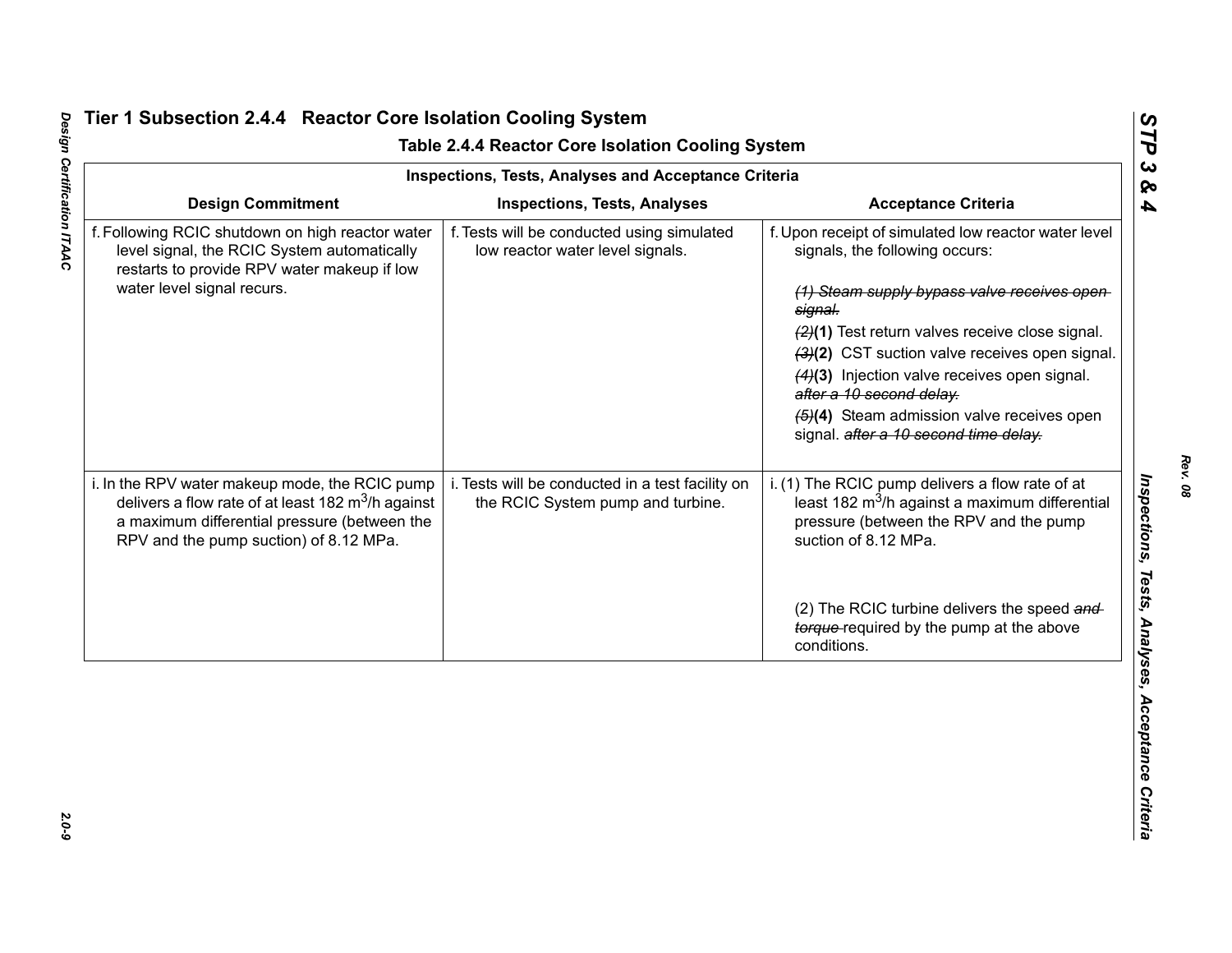|                                              | Table 2.4.4 Reactor Core Isolation Cooling System<br><b>Inspections, Tests, Analyses and Acceptance Criteria</b>                                                                                                                                                                                                                                                                                                                                                                                                                                                                                                      |                                                                 |
|----------------------------------------------|-----------------------------------------------------------------------------------------------------------------------------------------------------------------------------------------------------------------------------------------------------------------------------------------------------------------------------------------------------------------------------------------------------------------------------------------------------------------------------------------------------------------------------------------------------------------------------------------------------------------------|-----------------------------------------------------------------|
| <b>Design Commitment</b>                     | <b>Inspections, Tests, Analyses</b>                                                                                                                                                                                                                                                                                                                                                                                                                                                                                                                                                                                   | <b>Acceptance Criteria</b>                                      |
| j. The RCIC System pump has sufficient NPSH. | Inspections, tests and analyses will be<br>performed based upon the as-built system.<br>NPSH tests of the pump will be performed<br>at a test facility. The analyses will consider<br>the effects of:<br>(1) Pressure losses for pump inlet piping<br>and components.<br>(2) Suction from the suppression pool<br>with water level at the minimum<br>value.<br>(3) 50% blockage of pump suction-<br>strainers Analytically derived<br>values for blockage of pump<br>suction strainers based upon the<br>as-built system.<br>(4) Design basis fluid temperature (77°C)<br>(5) Containment at atmospheric<br>pressure. | j. The available NPSH exceeds the NPSH<br>required by the pump. |

*Rev. 08*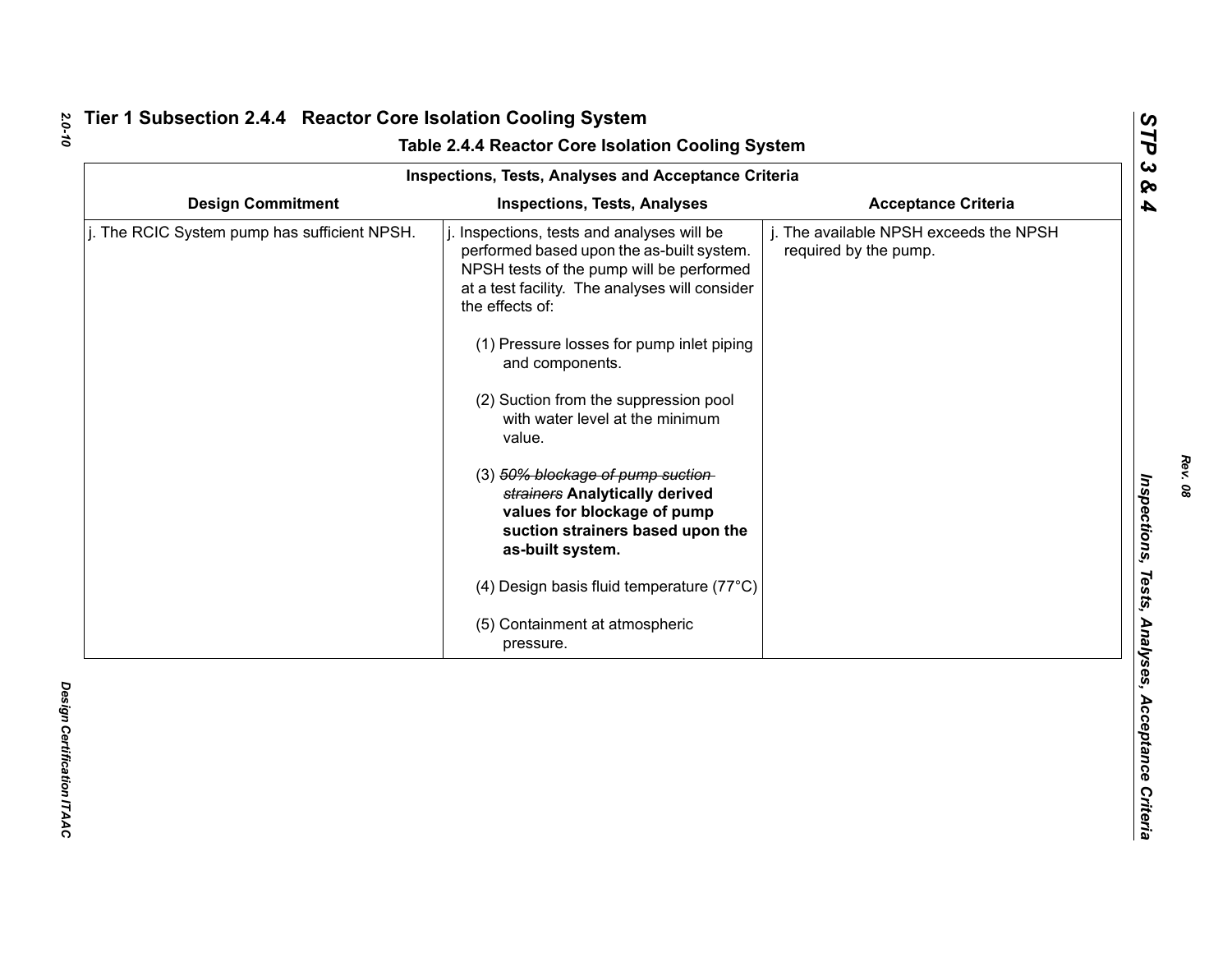| <b>Inspections, Tests, Analyses and Acceptance Criteria</b><br><b>Design Commitment</b><br><b>Acceptance Criteria</b><br><b>Inspections, Tests, Analyses</b><br>1. The as-built new and spent fuel storage racks<br>1. The basic configuration of the new and spent<br>1. Inspections of the as-built system will be<br>fuel racks is described in Section 2.5.6.<br>conducted<br>conform with the basic configuration described in<br>Section 2.5.6<br>2. An analysis report exists which concludes that<br>2. The new and spent fuel racks maintain a<br>2. Analyses will be performed to determine<br>the new and spent fuel racks have a subcriticality<br>subcriticality of at least 5% ∆k under dry or<br>the keff of the as-built new and spent fuel<br>of at least 5% Δk under dry or flooded conditions.<br>flooded conditions.<br>racks.<br>3. The rack arrangement prevents accidental<br>3. The rack arrangement prevents accidental<br>3. Inspections of the as-built new and spent<br>insertion of fuel assemblies between adjacent<br>insertion of fuel assemblies between adjacent<br>fuel racks will be performed<br>racks.<br>racks.<br>4. An analysis report exists which concludes that |
|-------------------------------------------------------------------------------------------------------------------------------------------------------------------------------------------------------------------------------------------------------------------------------------------------------------------------------------------------------------------------------------------------------------------------------------------------------------------------------------------------------------------------------------------------------------------------------------------------------------------------------------------------------------------------------------------------------------------------------------------------------------------------------------------------------------------------------------------------------------------------------------------------------------------------------------------------------------------------------------------------------------------------------------------------------------------------------------------------------------------------------------------------------------------------------------------------------------|
|                                                                                                                                                                                                                                                                                                                                                                                                                                                                                                                                                                                                                                                                                                                                                                                                                                                                                                                                                                                                                                                                                                                                                                                                             |
|                                                                                                                                                                                                                                                                                                                                                                                                                                                                                                                                                                                                                                                                                                                                                                                                                                                                                                                                                                                                                                                                                                                                                                                                             |
|                                                                                                                                                                                                                                                                                                                                                                                                                                                                                                                                                                                                                                                                                                                                                                                                                                                                                                                                                                                                                                                                                                                                                                                                             |
|                                                                                                                                                                                                                                                                                                                                                                                                                                                                                                                                                                                                                                                                                                                                                                                                                                                                                                                                                                                                                                                                                                                                                                                                             |
| 4. The rack arrangement allows flow to prevent the<br>the rack arrangement allows flow to prevent the<br>4. An analysis of the as-built spent fuel rack<br>water from exceeding 100°C.<br>water from exceeding 100°C.<br>will be performed to determine the<br>maximum water temperature.                                                                                                                                                                                                                                                                                                                                                                                                                                                                                                                                                                                                                                                                                                                                                                                                                                                                                                                   |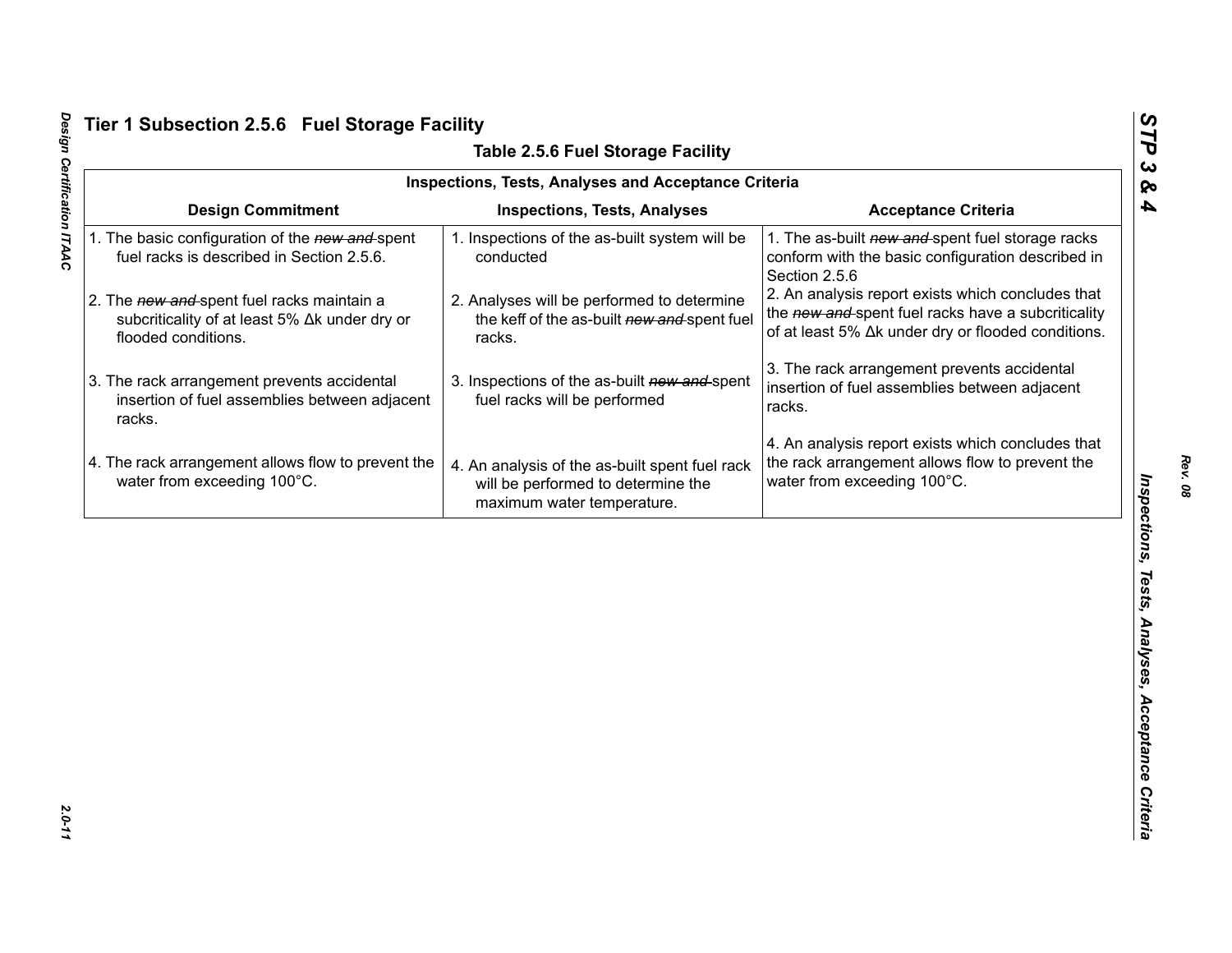| <b>Design Commitment</b><br><b>Inspections, Tests, Analyses</b><br><b>Acceptance Criteria</b><br>The equipment comprising the Multiplexing<br>The as-built EMS and NEMS conform-<br>Inspection of the as-built EMS and NEMS<br>1.<br>1.<br>System providing the ECFs and NECFs is<br>equipment implementing the ECFs and<br>defined in Section 2.7.5.<br>the NECFs will be conducted.<br>NECFs conforms with the description in<br>Section 2.7.5.<br><b>EMS The ECFs uses use a deterministic</b><br>Tests of the <b>EMS ECFs</b> communications<br>2.<br>2.<br>communications <b>protocol-protocols</b> .<br>protocol-protocols will be conducted in a<br>communications <b>protocol-protocols</b> .<br>test facility.<br>Tests on the <i>EMS</i> -ECFs <i>data communications</i><br>3.<br><b>EMS communications Equipment</b><br>Data communications from <b>EMS equipment</b><br>3.<br>implementing the ECFs to non-safety-<br>will be conducted in a test facility.<br>related systems or devices uses use an<br>isolating transmission medium and buffering<br>non-safety-related systems or devices.<br>devices. Data cannot be transmitted from<br>the non-safety-related side to EMS-<br>between <b>EMS</b> safety-related and non- | equipment implementing the ECFs and<br><b>EMS The ECFs uses use a deterministic</b><br>safety-related systems or devices.<br>equipment implementing the ECFs. |    |  | <b>Inspections, Tests, Analyses and Acceptance Criteria</b> |  |  |
|----------------------------------------------------------------------------------------------------------------------------------------------------------------------------------------------------------------------------------------------------------------------------------------------------------------------------------------------------------------------------------------------------------------------------------------------------------------------------------------------------------------------------------------------------------------------------------------------------------------------------------------------------------------------------------------------------------------------------------------------------------------------------------------------------------------------------------------------------------------------------------------------------------------------------------------------------------------------------------------------------------------------------------------------------------------------------------------------------------------------------------------------------------------------------------------------------------------------------------------------|---------------------------------------------------------------------------------------------------------------------------------------------------------------|----|--|-------------------------------------------------------------|--|--|
|                                                                                                                                                                                                                                                                                                                                                                                                                                                                                                                                                                                                                                                                                                                                                                                                                                                                                                                                                                                                                                                                                                                                                                                                                                              | implementing the ECFs only permits data<br>transfer from the <b>EMS</b> safety-related to the<br>Control or timing signals are not exchanged                  |    |  |                                                             |  |  |
|                                                                                                                                                                                                                                                                                                                                                                                                                                                                                                                                                                                                                                                                                                                                                                                                                                                                                                                                                                                                                                                                                                                                                                                                                                              |                                                                                                                                                               |    |  |                                                             |  |  |
|                                                                                                                                                                                                                                                                                                                                                                                                                                                                                                                                                                                                                                                                                                                                                                                                                                                                                                                                                                                                                                                                                                                                                                                                                                              |                                                                                                                                                               | 2. |  |                                                             |  |  |
|                                                                                                                                                                                                                                                                                                                                                                                                                                                                                                                                                                                                                                                                                                                                                                                                                                                                                                                                                                                                                                                                                                                                                                                                                                              |                                                                                                                                                               | 3. |  |                                                             |  |  |
|                                                                                                                                                                                                                                                                                                                                                                                                                                                                                                                                                                                                                                                                                                                                                                                                                                                                                                                                                                                                                                                                                                                                                                                                                                              |                                                                                                                                                               |    |  |                                                             |  |  |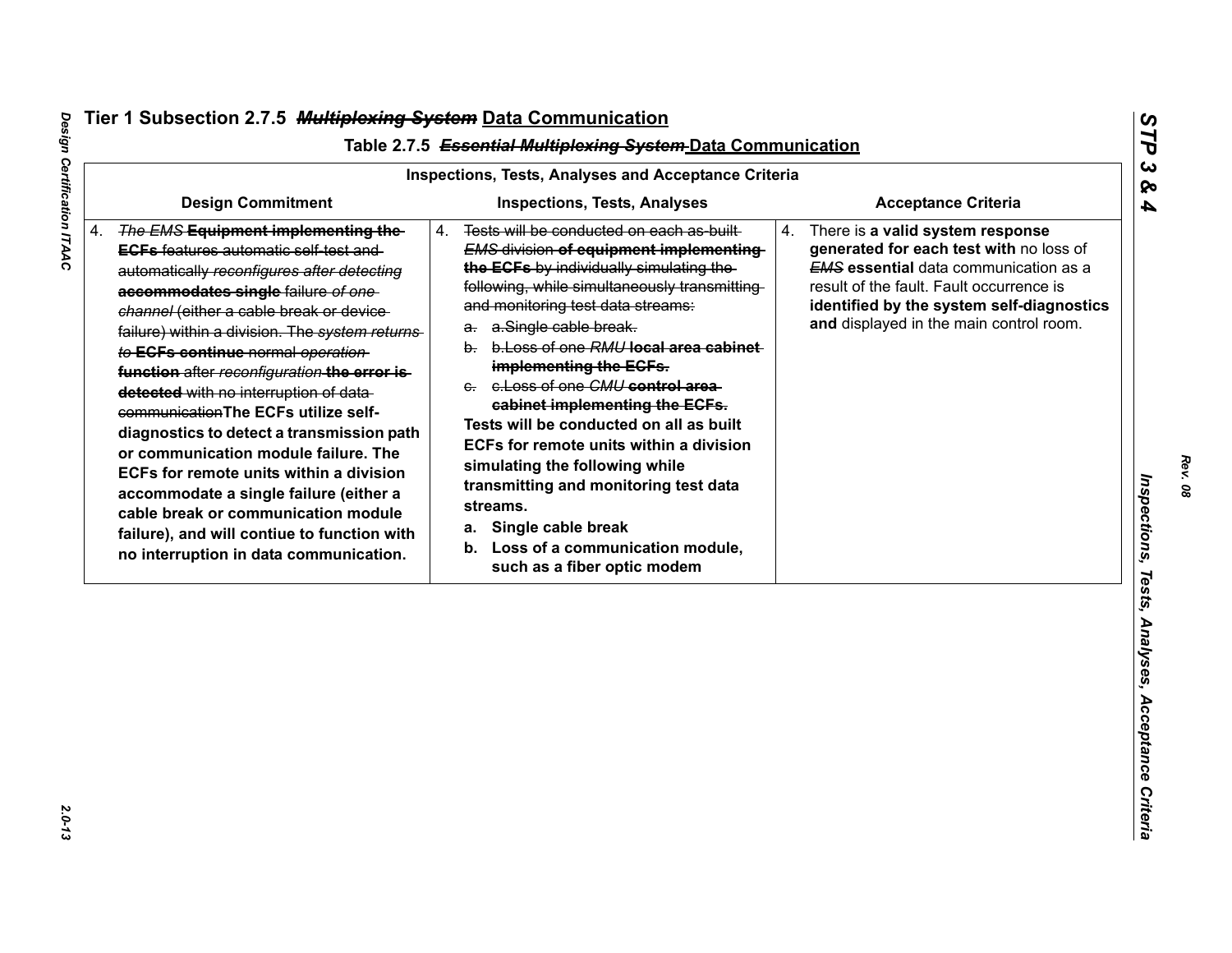|    | Table 2.7.5 Essential Multiplexing System-Data Communication<br><b>Inspections, Tests, Analyses and Acceptance Criteria</b>                                                                                                                                                                                               |                                                                                                                                                                                                                                                                             |                                                                                                                                                                                                                                                                                                                                                                                                      |  |  |  |  |
|----|---------------------------------------------------------------------------------------------------------------------------------------------------------------------------------------------------------------------------------------------------------------------------------------------------------------------------|-----------------------------------------------------------------------------------------------------------------------------------------------------------------------------------------------------------------------------------------------------------------------------|------------------------------------------------------------------------------------------------------------------------------------------------------------------------------------------------------------------------------------------------------------------------------------------------------------------------------------------------------------------------------------------------------|--|--|--|--|
|    | <b>Design Commitment</b>                                                                                                                                                                                                                                                                                                  | <b>Inspections, Tests, Analyses</b>                                                                                                                                                                                                                                         | <b>Acceptance Criteria</b>                                                                                                                                                                                                                                                                                                                                                                           |  |  |  |  |
| 5. | Loss of data communications in a division of<br><b>EMS equipment implementing the ECFs</b><br>does not cause transient or erroneous data<br>to occur at system outputs.                                                                                                                                                   | Tests will be performed in one division of<br>5.<br><b>EMS equipment implementing the ECFs</b><br>at a time. While simulated input signals are<br>being transmitted cable segments in<br>redundant paths will be disconnected and<br><b>EMS the ECFs</b> outputs monitored. | 5. Data communication is lost without<br>generation of transient or erroneous signals.                                                                                                                                                                                                                                                                                                               |  |  |  |  |
| 6. | Each of four EMS divisions of equipment<br>implementing the ECFs is powered from its<br>respective division's uniterruptible Class<br>1E DC division vital AC power. In the EMS<br>For the ECFs, independence is provided<br>between Class 1E divisions, and between<br>Class 1E divisions and non-Class 1E<br>equipment. | 6.<br>Tests will be performed on <b>EMS</b><br>a.<br>equipment implementing the ECFs by<br>providing a test signal in only one Class<br>1E division at a time.<br>Inspection of the as-installed Class 1E<br>b.<br>divisions in the EMS will be performed.                  | 6.<br>The test signal exists only in the Class<br>a.<br>1E division under test in the EMS<br>equipment implementing the ECFs.<br>b. In the EMS For equipment<br>implementing the ECFs, physical<br>separation or electrical isolation exists<br>between Class 1E divisions. Physical<br>separation or electrical isolation exists<br>between these Class 1E divisions and<br>non-Class 1E equipment. |  |  |  |  |
|    | 7. Main control room alarms and displays<br>provided for the <b>EMS ECFs</b> are as defined<br>in Section 2.7.5.                                                                                                                                                                                                          | Inspections will be performed on the main<br>7.<br>control room alarms and displays for the<br><b>EMS ECFs.</b>                                                                                                                                                             | 7. Alarms and displays exist or can be<br>retrieved in the main control room as defined<br>in Section 2.7.5.                                                                                                                                                                                                                                                                                         |  |  |  |  |

*Rev. 08*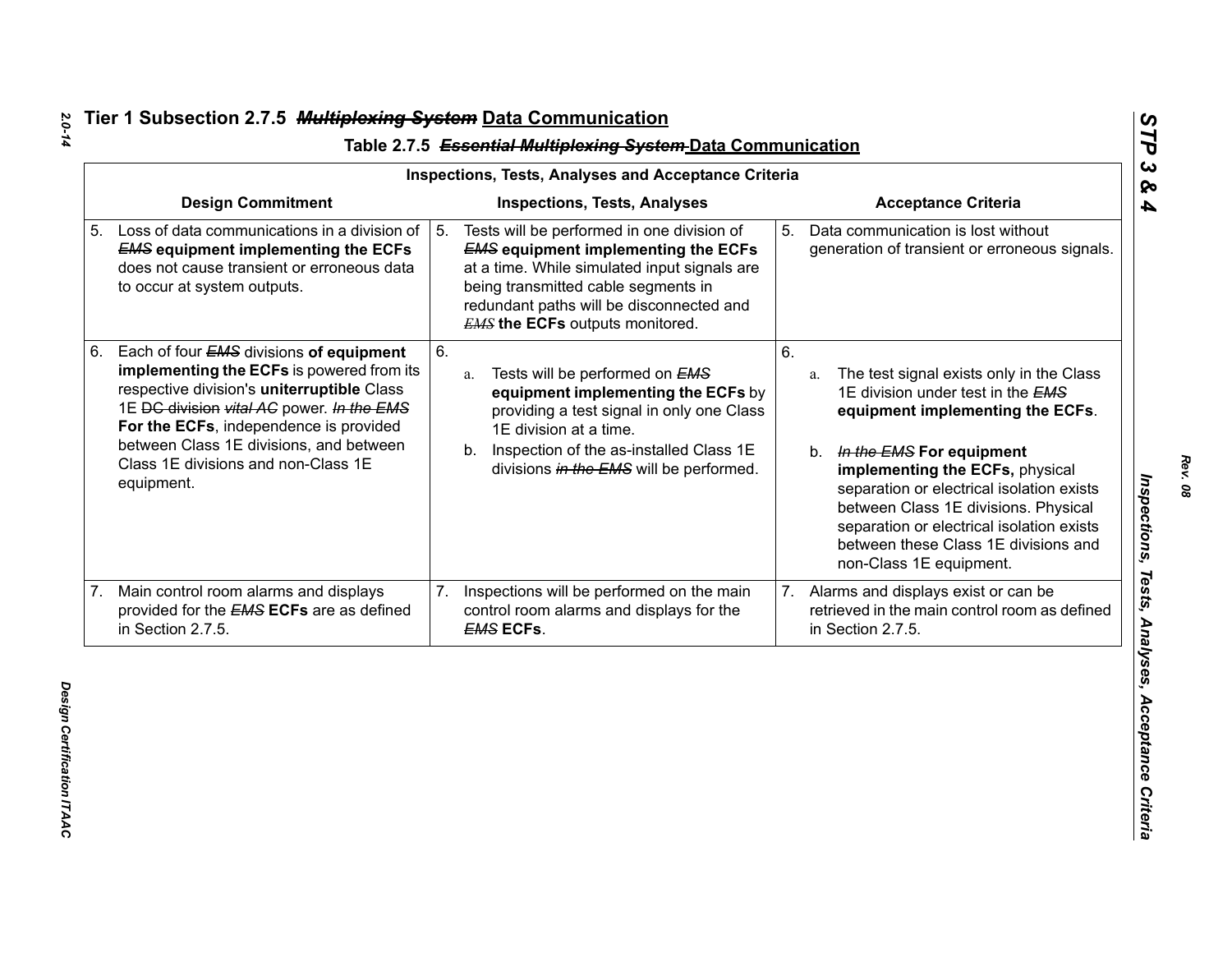|                                                                                                                                                                                                               | <b>Inspections, Tests, Analyses and Acceptance Criteria</b>                                                                                      |     |                                                                                                                                                                                                                                                                                                                                |
|---------------------------------------------------------------------------------------------------------------------------------------------------------------------------------------------------------------|--------------------------------------------------------------------------------------------------------------------------------------------------|-----|--------------------------------------------------------------------------------------------------------------------------------------------------------------------------------------------------------------------------------------------------------------------------------------------------------------------------------|
| <b>Design Commitment</b>                                                                                                                                                                                      | <b>Inspections, Tests, Analyses</b>                                                                                                              |     | <b>Acceptance Criteria</b>                                                                                                                                                                                                                                                                                                     |
| 11. EPD System interrupting devices (circuit<br>breakers and fuses) are coordinated to the<br>maximum extent possible, so that the<br>circuit interrupter closest to the fault opens<br>before other devices. | 11. Analyses for the as-built EPD System to<br>determine circuit interrupting device<br>coordination will be performed.                          |     | 11. Analyses for the as-built EPD System exist<br>and conclude that, to the maximum extent<br>possible, the analyzed circuit interrupter<br>closest to the fault will open before other<br>devices. For instances where coordination<br>cannot be practically achieved, the analysis<br>will justify the lack of coordination. |
| 22. The EPD System supplies an operating<br>voltage at the terminals of the Class 1E<br>utilization equipment that is within the<br>utilization equipment's voltage tolerance<br>limits.                      | $\overline{22}$ .<br>Analyses for the as-built EPD System<br>a.<br>to determine voltage drops will be<br>performed.                              | 22. | a. Analyses for the as-built EPD System<br>exist and conclude that the analyzed<br>operating voltage supplied at the<br>terminals of the Class 1E utilization<br>equipment is within the utilization<br>equipment's voltage tolerance limits, as<br>determined by their nameplate ratings.                                     |
|                                                                                                                                                                                                               | b. Tests of the as-built Class 1E EPD<br>System will be conducted by operating<br>connected Class 1E loads at their<br>analyzed minimum voltage. |     | b. Connected Class 1E loads operate at<br>their analyzed minimum voltage, as-<br>determined by the voltage drop-<br>analyses.                                                                                                                                                                                                  |
|                                                                                                                                                                                                               | b. Type tests at manufacturer's shop<br>will be performed for the operating<br>voltage range of the Class 1E<br>electrical equipment.            |     | b. Manufacturer's type test reports<br>exist and conclude that the<br>operating range is within the tested<br>voltage range for the Class 1E<br>electrical equipment.                                                                                                                                                          |

Design Certification ITAAC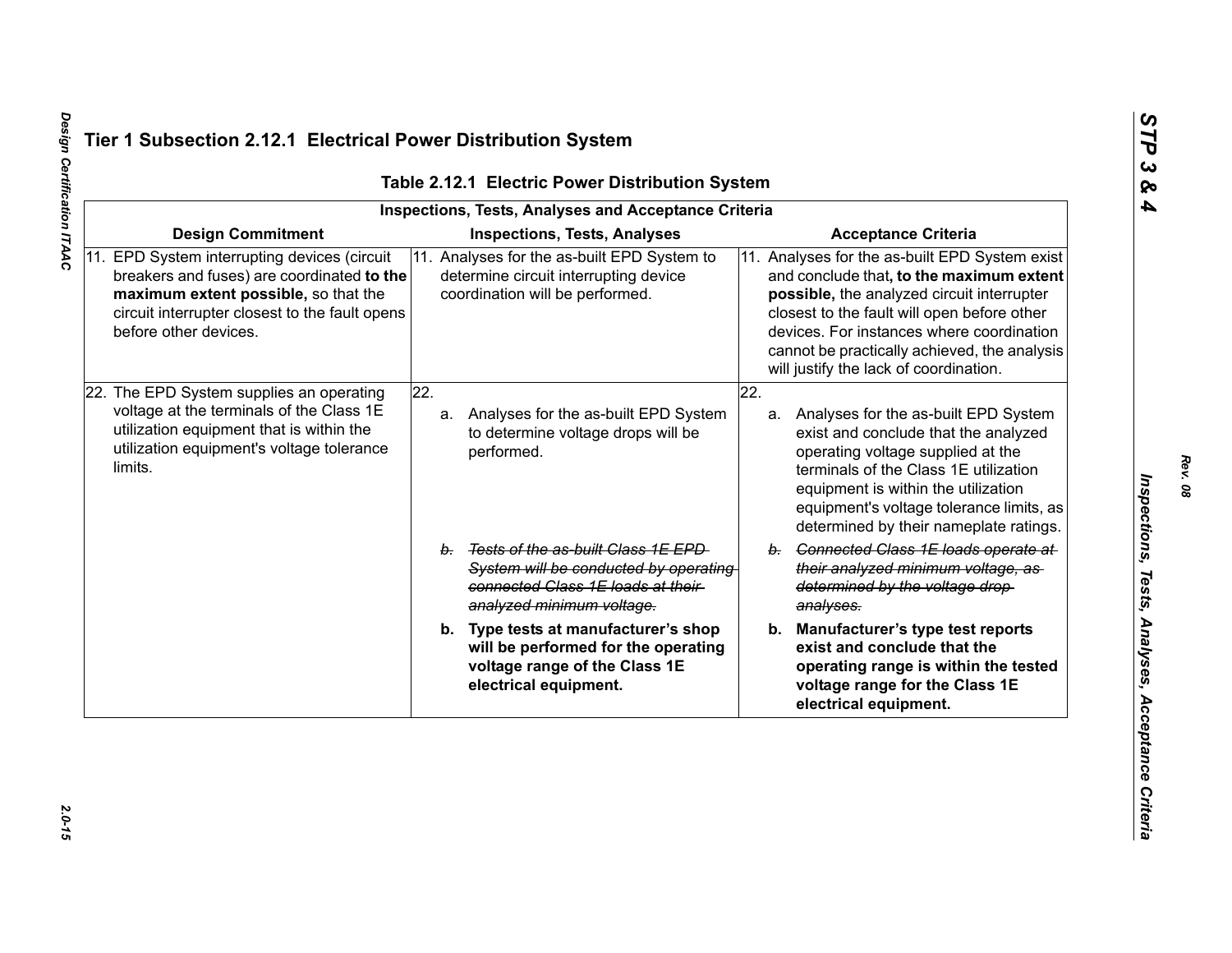|  |                          | Table 2.12.1 Electric Power Distribution System                                             |                                                                                                                                                                                                                                                                                             |  |  |
|--|--------------------------|---------------------------------------------------------------------------------------------|---------------------------------------------------------------------------------------------------------------------------------------------------------------------------------------------------------------------------------------------------------------------------------------------|--|--|
|  |                          | <b>Inspections, Tests, Analyses and Acceptance Criteria</b>                                 |                                                                                                                                                                                                                                                                                             |  |  |
|  | <b>Design Commitment</b> | <b>Inspections, Tests, Analyses</b>                                                         | <b>Acceptance Criteria</b>                                                                                                                                                                                                                                                                  |  |  |
|  |                          | c. System preoperational tests will be<br>conducted of the as-built Class 1E<br>EPD System. | The test voltages from<br>C.<br>preoperational test reports are<br>compared against system voltage<br>analysis of the as-built Class 1E EPD<br>system. The results of comparison<br>conclude that the available voltage<br>is within the operating range for the<br>as-installed equipment. |  |  |
|  |                          |                                                                                             |                                                                                                                                                                                                                                                                                             |  |  |
|  |                          |                                                                                             |                                                                                                                                                                                                                                                                                             |  |  |
|  |                          |                                                                                             |                                                                                                                                                                                                                                                                                             |  |  |
|  |                          |                                                                                             |                                                                                                                                                                                                                                                                                             |  |  |
|  |                          |                                                                                             |                                                                                                                                                                                                                                                                                             |  |  |
|  |                          |                                                                                             |                                                                                                                                                                                                                                                                                             |  |  |
|  |                          |                                                                                             |                                                                                                                                                                                                                                                                                             |  |  |
|  |                          |                                                                                             |                                                                                                                                                                                                                                                                                             |  |  |
|  |                          |                                                                                             |                                                                                                                                                                                                                                                                                             |  |  |
|  |                          |                                                                                             |                                                                                                                                                                                                                                                                                             |  |  |
|  |                          |                                                                                             |                                                                                                                                                                                                                                                                                             |  |  |
|  |                          |                                                                                             |                                                                                                                                                                                                                                                                                             |  |  |
|  |                          |                                                                                             |                                                                                                                                                                                                                                                                                             |  |  |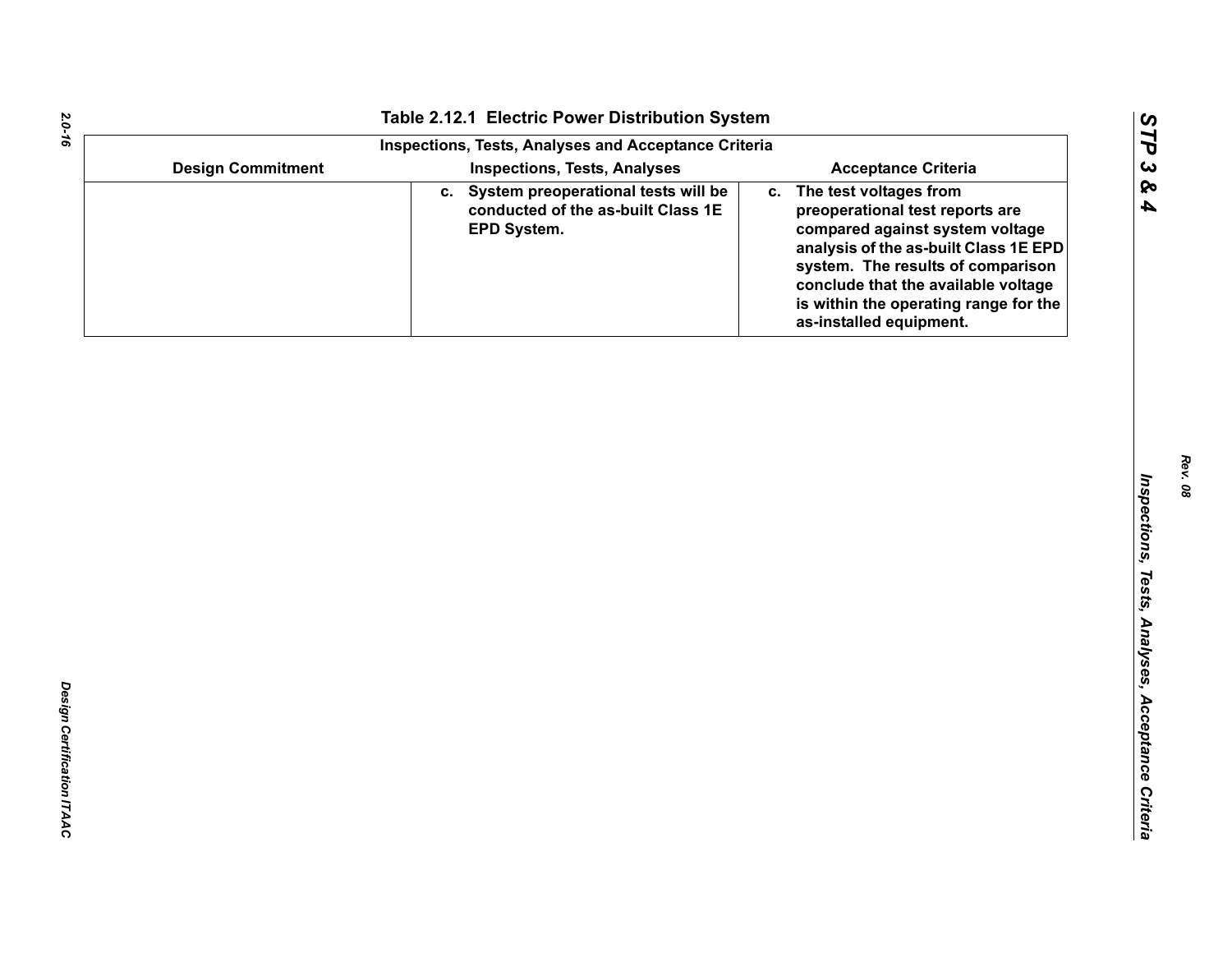| Table 2.12.12 Direct Current Power Supply |                                                                                                                                                                                                                                                      |                                                                                                                                                              |                                                                                                                                                                                                                                                                                                                                                                                                  |  |  |  |
|-------------------------------------------|------------------------------------------------------------------------------------------------------------------------------------------------------------------------------------------------------------------------------------------------------|--------------------------------------------------------------------------------------------------------------------------------------------------------------|--------------------------------------------------------------------------------------------------------------------------------------------------------------------------------------------------------------------------------------------------------------------------------------------------------------------------------------------------------------------------------------------------|--|--|--|
|                                           | <b>Inspections, Tests, Analyses and Acceptance Criteria</b>                                                                                                                                                                                          |                                                                                                                                                              |                                                                                                                                                                                                                                                                                                                                                                                                  |  |  |  |
|                                           | <b>Design Commitment</b>                                                                                                                                                                                                                             | <b>Inspections, Tests, Analyses</b>                                                                                                                          | <b>Acceptance Criteria</b>                                                                                                                                                                                                                                                                                                                                                                       |  |  |  |
|                                           | Class 1E DC electrical distribution<br>system circuit interrupting devices (circuit<br>breakers and fuses) are coordinated to<br>the maximum extent possible, so that<br>the circuit interrupter closest to the fault<br>opens before other devices. | 8.<br>Analyses for the as-built Class 1E DC<br>electrical distribution system to<br>determine circuit interrupting device<br>coordination will be performed. | 8. Analyses for the as-built Class 1E DC<br>electrical distribution system circuit<br>interrupting devices exist and conclude<br>that, to the maximum extent possible,<br>the analyzed circuit interrupter closest to<br>the fault will open before other devices.<br>For instances where coordination cannot<br>be practically achieved, the analysis will<br>justify the lack of coordination. |  |  |  |
|                                           |                                                                                                                                                                                                                                                      |                                                                                                                                                              |                                                                                                                                                                                                                                                                                                                                                                                                  |  |  |  |
|                                           |                                                                                                                                                                                                                                                      |                                                                                                                                                              |                                                                                                                                                                                                                                                                                                                                                                                                  |  |  |  |
|                                           |                                                                                                                                                                                                                                                      |                                                                                                                                                              |                                                                                                                                                                                                                                                                                                                                                                                                  |  |  |  |
|                                           |                                                                                                                                                                                                                                                      |                                                                                                                                                              |                                                                                                                                                                                                                                                                                                                                                                                                  |  |  |  |

Design Certification ITAAC *Design Certification ITAAC 2.0-17*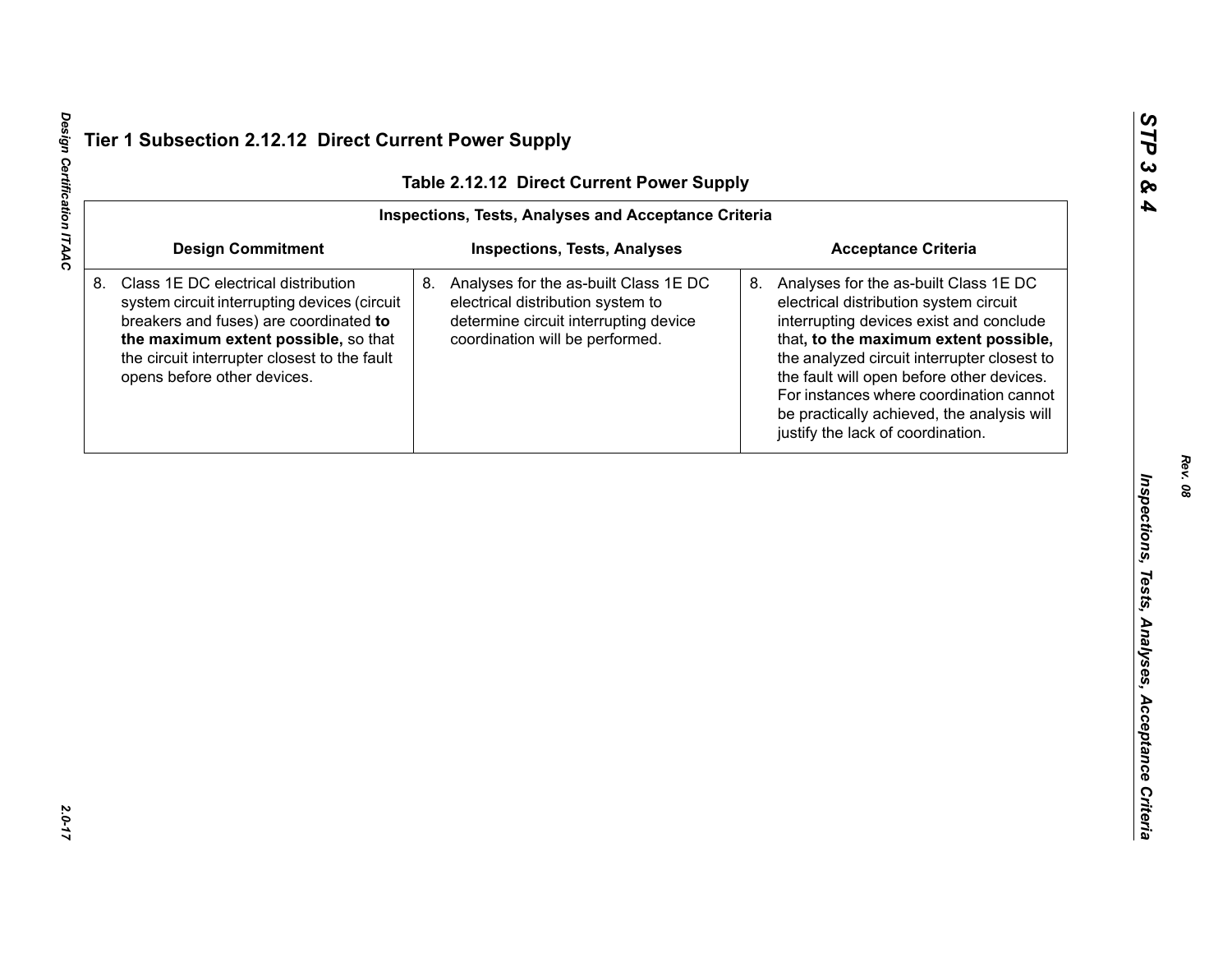| <b>Inspections, Tests, Analyses and Acceptance Criteria</b>                                                                                                                                                              |                                                                                                                                                                                                                                                            |                                                                                                                                                                                                                                                                                                                                         |  |  |  |
|--------------------------------------------------------------------------------------------------------------------------------------------------------------------------------------------------------------------------|------------------------------------------------------------------------------------------------------------------------------------------------------------------------------------------------------------------------------------------------------------|-----------------------------------------------------------------------------------------------------------------------------------------------------------------------------------------------------------------------------------------------------------------------------------------------------------------------------------------|--|--|--|
| <b>Design Commitment</b>                                                                                                                                                                                                 | <b>Inspections, Tests, Analyses</b>                                                                                                                                                                                                                        | <b>Acceptance Criteria</b>                                                                                                                                                                                                                                                                                                              |  |  |  |
| 11. The Class 1E DC electrical distribution<br>system supplies an operating voltage at<br>the terminals of the Class 1E utilization<br>equipment that is within the utilization<br>equipment's voltage tolerance limits. | $\overline{11}$ .<br>a. Analyses for the as-built Class 1E DC<br>electrical distribution system to<br>determine system voltage drops will<br>be performed.                                                                                                 | 11.<br>a. Analyses for the as-built Class 1E DC<br>electrical distribution system exist and<br>conclude that the analyzed operating<br>voltage supplied at the terminals of<br>the Class 1E utilization equipment is<br>within the utilization equipment's<br>voltage tolerance limits, as<br>determined by their nameplate<br>ratings. |  |  |  |
|                                                                                                                                                                                                                          | b. Tests of the as-built Class 1E DC<br>system will be conducted by operating<br>connected Class 1E loads at less than<br>or equal to the minimum allowable<br>battery voltage and at greater than or<br>equal to the maximum battery<br>charging voltage. | b. Connected as-built Class 1E loads<br>operate at less than or equal to the<br>minimum allowable battery voltage<br>and at greater than or equal to the<br>maximum battery charging voltage.                                                                                                                                           |  |  |  |
|                                                                                                                                                                                                                          | b. Type tests at manufacturer's shop<br>will be performed for the operating<br>voltage range of the Class 1E DC<br>electrical equipment.                                                                                                                   | Manufacturer's type test reports<br>b.<br>exist and conclude that the<br>operating range is within the tested<br>voltage range for the Class 1E DC<br>electrical equipment.                                                                                                                                                             |  |  |  |
|                                                                                                                                                                                                                          | c. System preoperational tests will be<br>conducted on the as-built Class 1E<br>DC system.                                                                                                                                                                 | c. The test voltages from<br>preoperational test reports are<br>compared against system voltage<br>analysis of the as-built Class 1E<br>EPD system. The results of<br>comparison conclude that the<br>available voltage is within the<br>operating range for the as-installed<br>DC equipment.                                          |  |  |  |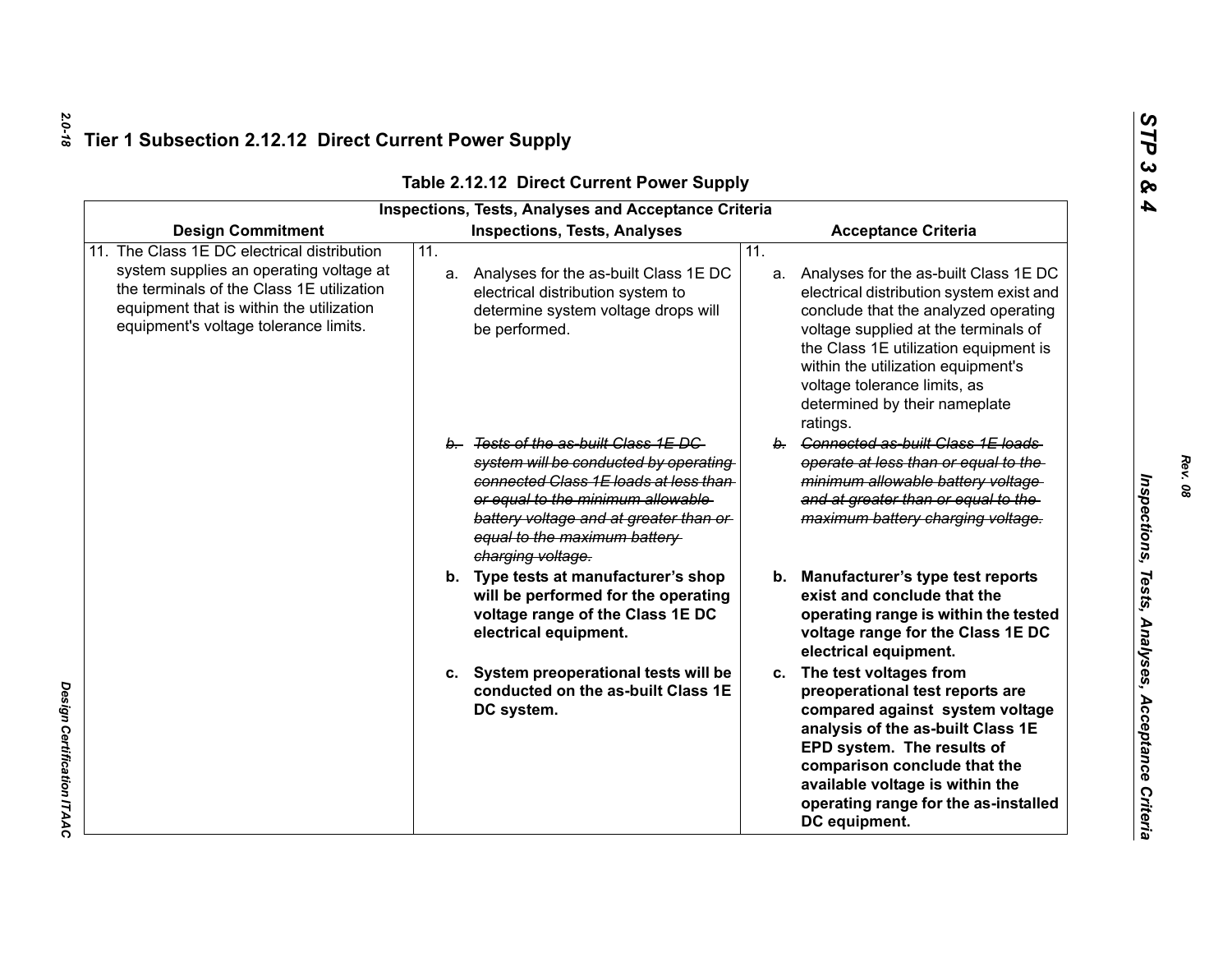Design Certification ITAAC *Design Certification ITAAC 2.0-19*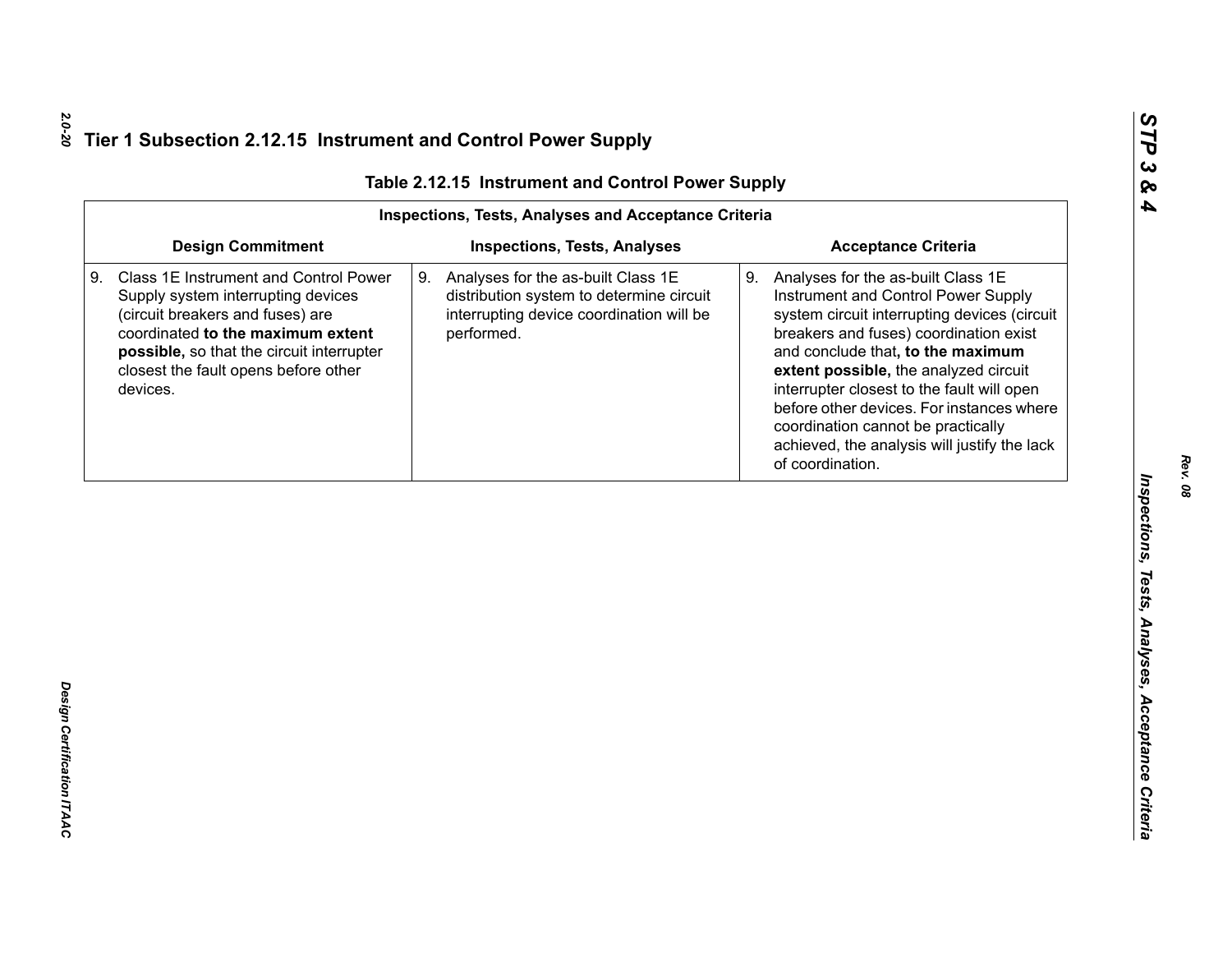| <b>Design Commitment</b> |                                                                                                                                                                                                                                                          | <b>Inspections, Tests, Analyses and Acceptance</b><br>Criteria<br><b>Inspections, Tests, Analyses</b> |                                                                                                                                                                                                       |       | <b>Acceptance Criteria</b>                                                                                                                                                                                                                                                                                                    |
|--------------------------|----------------------------------------------------------------------------------------------------------------------------------------------------------------------------------------------------------------------------------------------------------|-------------------------------------------------------------------------------------------------------|-------------------------------------------------------------------------------------------------------------------------------------------------------------------------------------------------------|-------|-------------------------------------------------------------------------------------------------------------------------------------------------------------------------------------------------------------------------------------------------------------------------------------------------------------------------------|
|                          | 1. The basic configuration for the FCS is as shown<br><del>on Figure 2.14.8.</del>                                                                                                                                                                       | conducted.                                                                                            | Inspections of the as-built system will be                                                                                                                                                            |       | The as-built FCS conforms with the basic-<br>configuration shown on Figure 2.14.8.                                                                                                                                                                                                                                            |
| $2 -$                    | The ASME Code components of the FCS retain<br>their pressure boundary integrity under internal-<br>pressures that will be experienced during service.                                                                                                    | $2 -$                                                                                                 | A pressure test will be conducted on those Code<br>components of the FCS required to be pressure<br>tested by the ASME code.                                                                          | $2 -$ | The results of the pressure test of the ASME code<br>components of the FCS conform with the<br>requirements in the ASME Code, Section III.                                                                                                                                                                                    |
|                          | 3. Each of the two FCS divisions is powered from<br>the respective Class 1E division as shown on-<br>Figure 2.14.8. In the FCS, independence is<br>provided between Class 1E divisions, and<br>between Class 1E divisions and non-Class 1E<br>equipment. | 3.<br>a-                                                                                              | Tests will be performed in the FCS by<br>providing a test signal in only one Class 1E<br>division at a time.<br>b. Inspection of the as-installed Class 1E<br>divisions in the FCS will be performed. | З.    | The test signal exists only in the Class 1E<br>a-<br>division under test in the FCS.<br>b. Physical separation or electrical isolation<br>exists between Class 1E divisions in the<br><b>FCS. Physical separation or electrical</b><br>isolation exists between Class 1E divisions.<br>and non-Class 1E equipment in the FCS. |
|                          | Each mechanical division of the FCS (Divisions B,<br>$4 -$<br>C) is physically separated from the other-<br>divisions.                                                                                                                                   | $^{4-}$                                                                                               | Inspections of the as-built FCS will be conducted.                                                                                                                                                    |       | Each mechanical division of the FCS is physically<br>separated from the other mechanical divisions of<br>FCS by structural and/or fire barriers.                                                                                                                                                                              |
| 5.                       | Main control room displays and controls provided<br>for the FCS are as defined in Section 2.14.8.                                                                                                                                                        | $5-$                                                                                                  | Inspections will be performed on the main control-<br>room displays and controls for the FCS.                                                                                                         | $5-$  | Displays and controls exist or can be retrieved in<br>the main control room as defined in Section-<br><del>2.14.8.</del>                                                                                                                                                                                                      |
|                          | 6. RSS display and control provided for the FCS are<br>as defined in Section 2.14.8.                                                                                                                                                                     | $6-$                                                                                                  | Inspections will be performed on the RSS display-<br>and control for the FCS.                                                                                                                         | $6-$  | Display and control exists on the RSS as defined<br>in Section 2.14.8.                                                                                                                                                                                                                                                        |
|                          | -MOVs designated in Section 2.14.8 as having an-<br>active safety-related function open and close-<br>under differential pressure and fluid flow and<br>temperature conditions.                                                                          | $\mathcal{Z}_{-}$<br>conditions.                                                                      | Tests of installed valves for both opening and<br>closing will be conducted under preoperational-<br>differential pressure, fluid flow, and temperature                                               | $7 -$ | Upon receipt of the actuating signal, each MOV<br>both opens and closes, depending on the valve's<br>safety function.                                                                                                                                                                                                         |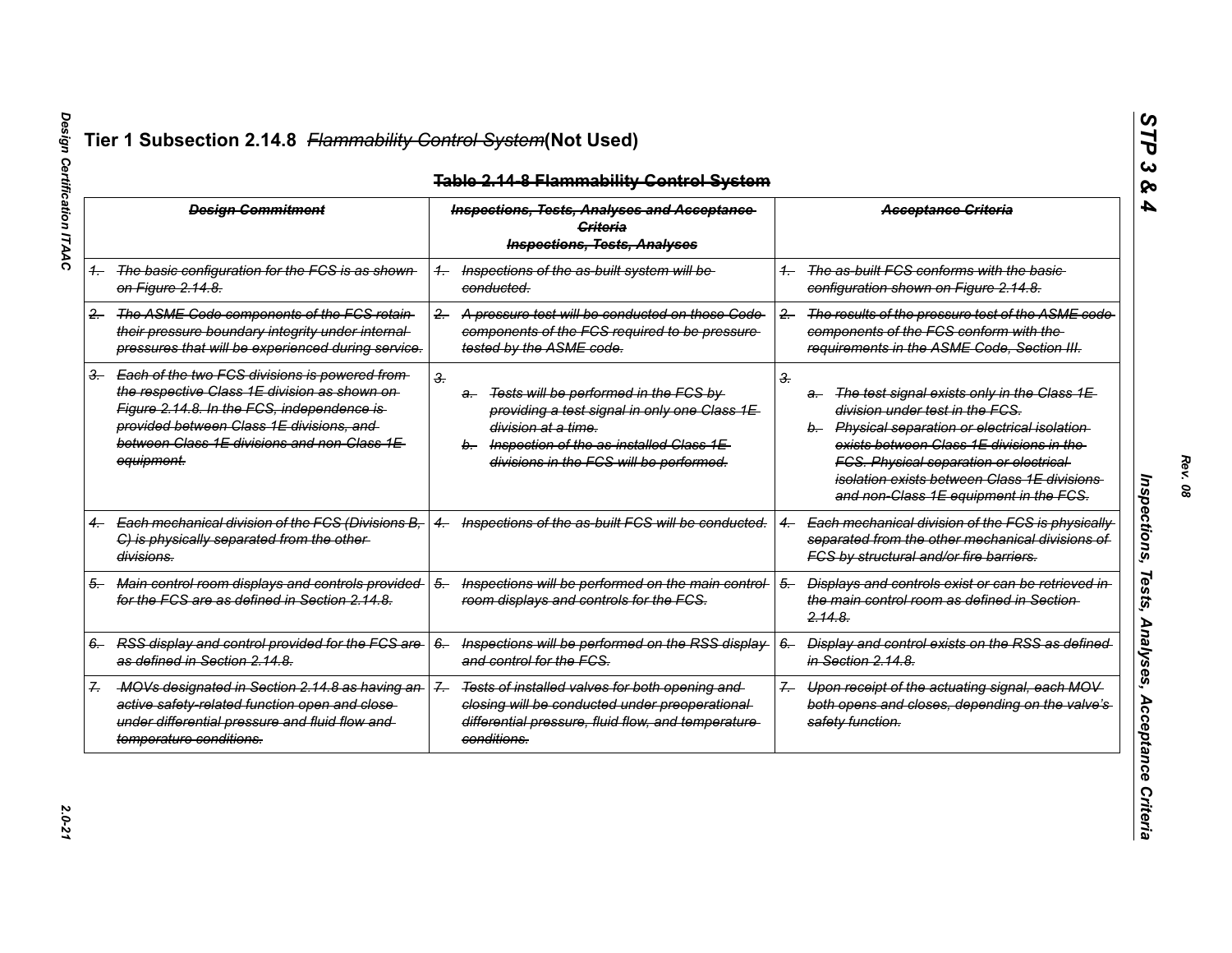| <b>Design Commitment</b> |                                                                                                                                                                            |      | <b>Inspections, Tests, Analyses and Acceptance</b><br><b>Criteria</b><br><b>Inspections, Tests, Analyses</b>                                                      |      |                                                                                                                                                                           |
|--------------------------|----------------------------------------------------------------------------------------------------------------------------------------------------------------------------|------|-------------------------------------------------------------------------------------------------------------------------------------------------------------------|------|---------------------------------------------------------------------------------------------------------------------------------------------------------------------------|
|                          | 8. CVs designated in Section 2.14.8 as having an-<br>active safety-related function open and close-<br>under system pressure, fluid flow, and<br>temperature conditions.   | $8-$ | Tests of installed valves for both opening and<br>closing will be conducted under preoperational-<br>system pressure, fluid flow, and temperature-<br>conditions. | $8-$ | Based on the direction of the differential pressure-<br>across the valve, each CV opens or closes<br>depending upon the valve's safety functions.                         |
| 9.                       | The pneumatic valves shown on Figure 2.14.8 fail-<br>close in the event of loss of pneumatic pressure-<br>or loss of electrical power to the valve actuating-<br>solenoid. | $9-$ | Tests will be conducted on the as-built FCS-<br>pneumatic valves.                                                                                                 | $9-$ | The pneumatic valves shown on Figure 2.14.8 fail-<br>close in the event of loss of pneumatic pressure-<br>or loss of electrical power to the valve actuating<br>solenoid. |
|                          |                                                                                                                                                                            |      |                                                                                                                                                                   |      |                                                                                                                                                                           |
|                          |                                                                                                                                                                            |      |                                                                                                                                                                   |      |                                                                                                                                                                           |
|                          |                                                                                                                                                                            |      |                                                                                                                                                                   |      |                                                                                                                                                                           |
|                          |                                                                                                                                                                            |      |                                                                                                                                                                   |      |                                                                                                                                                                           |
|                          |                                                                                                                                                                            |      |                                                                                                                                                                   |      |                                                                                                                                                                           |
|                          |                                                                                                                                                                            |      |                                                                                                                                                                   |      |                                                                                                                                                                           |
|                          |                                                                                                                                                                            |      |                                                                                                                                                                   |      |                                                                                                                                                                           |
|                          |                                                                                                                                                                            |      |                                                                                                                                                                   |      |                                                                                                                                                                           |

*Rev. 08*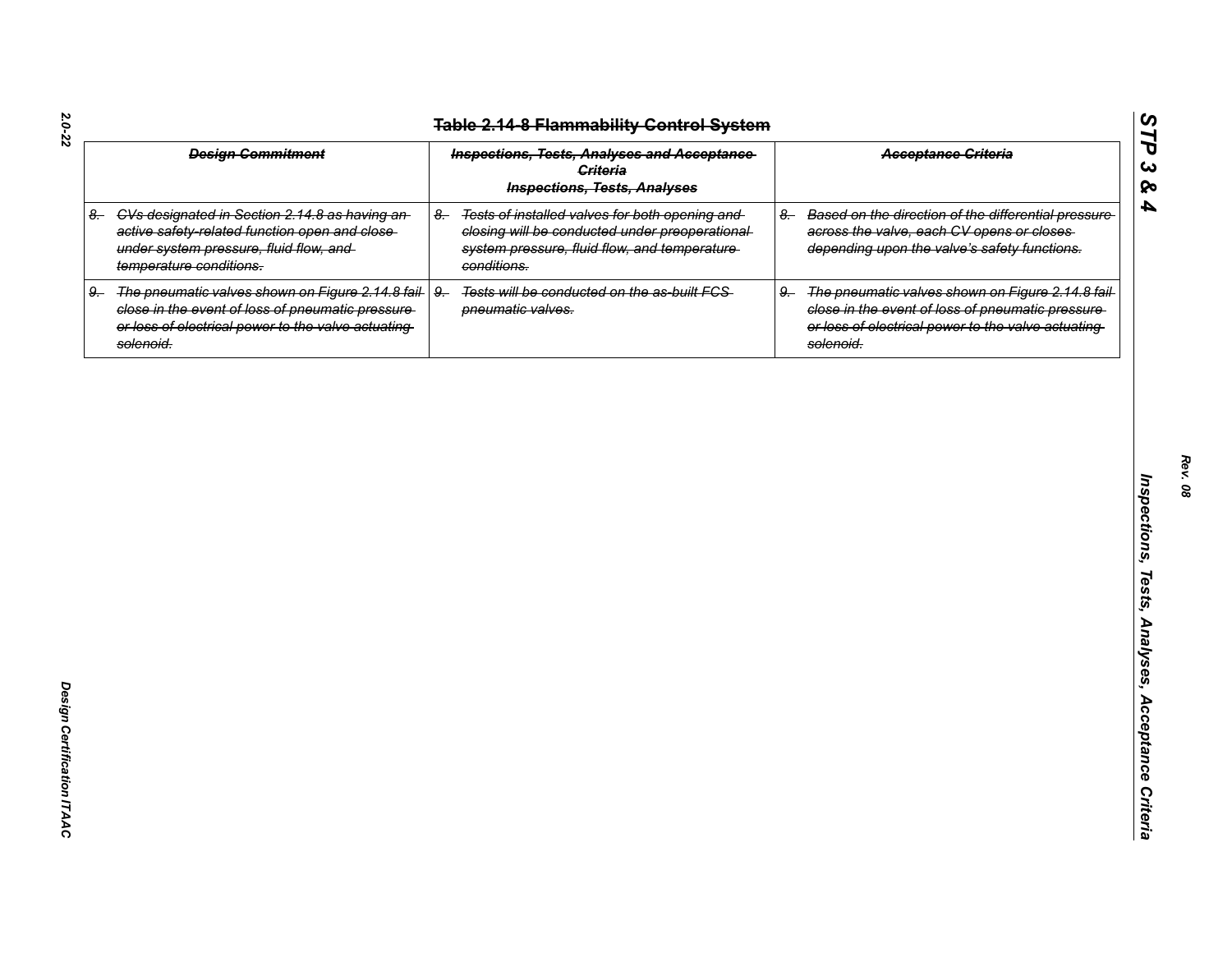| Table 2.15-5c Reactor Building Safety-Related Equipment HVAC System             |                                                                                                             |                                                                                        |  |  |  |  |  |
|---------------------------------------------------------------------------------|-------------------------------------------------------------------------------------------------------------|----------------------------------------------------------------------------------------|--|--|--|--|--|
| Inspections, Tests, Analyses and Acceptance Criteria                            |                                                                                                             |                                                                                        |  |  |  |  |  |
| <b>Design Commitment</b>                                                        | <b>Inspections, Tests, Analyses</b>                                                                         | <b>Acceptance Criteria</b>                                                             |  |  |  |  |  |
| 4. The FCS room FCUs are initiated upon a<br>manual FCS start signal. Not used. | 4. Tests will be conducted on each as built FCS room<br>FCU using a simulated intitiation signal. Not used. | 4. The FCS room FCU starts upon receipt of a<br>signal indicating FCS start. Not used. |  |  |  |  |  |
|                                                                                 |                                                                                                             |                                                                                        |  |  |  |  |  |
|                                                                                 |                                                                                                             |                                                                                        |  |  |  |  |  |
|                                                                                 |                                                                                                             |                                                                                        |  |  |  |  |  |
|                                                                                 |                                                                                                             |                                                                                        |  |  |  |  |  |
|                                                                                 |                                                                                                             |                                                                                        |  |  |  |  |  |
|                                                                                 |                                                                                                             |                                                                                        |  |  |  |  |  |
|                                                                                 |                                                                                                             |                                                                                        |  |  |  |  |  |
|                                                                                 |                                                                                                             |                                                                                        |  |  |  |  |  |
|                                                                                 |                                                                                                             |                                                                                        |  |  |  |  |  |
|                                                                                 |                                                                                                             |                                                                                        |  |  |  |  |  |
|                                                                                 |                                                                                                             |                                                                                        |  |  |  |  |  |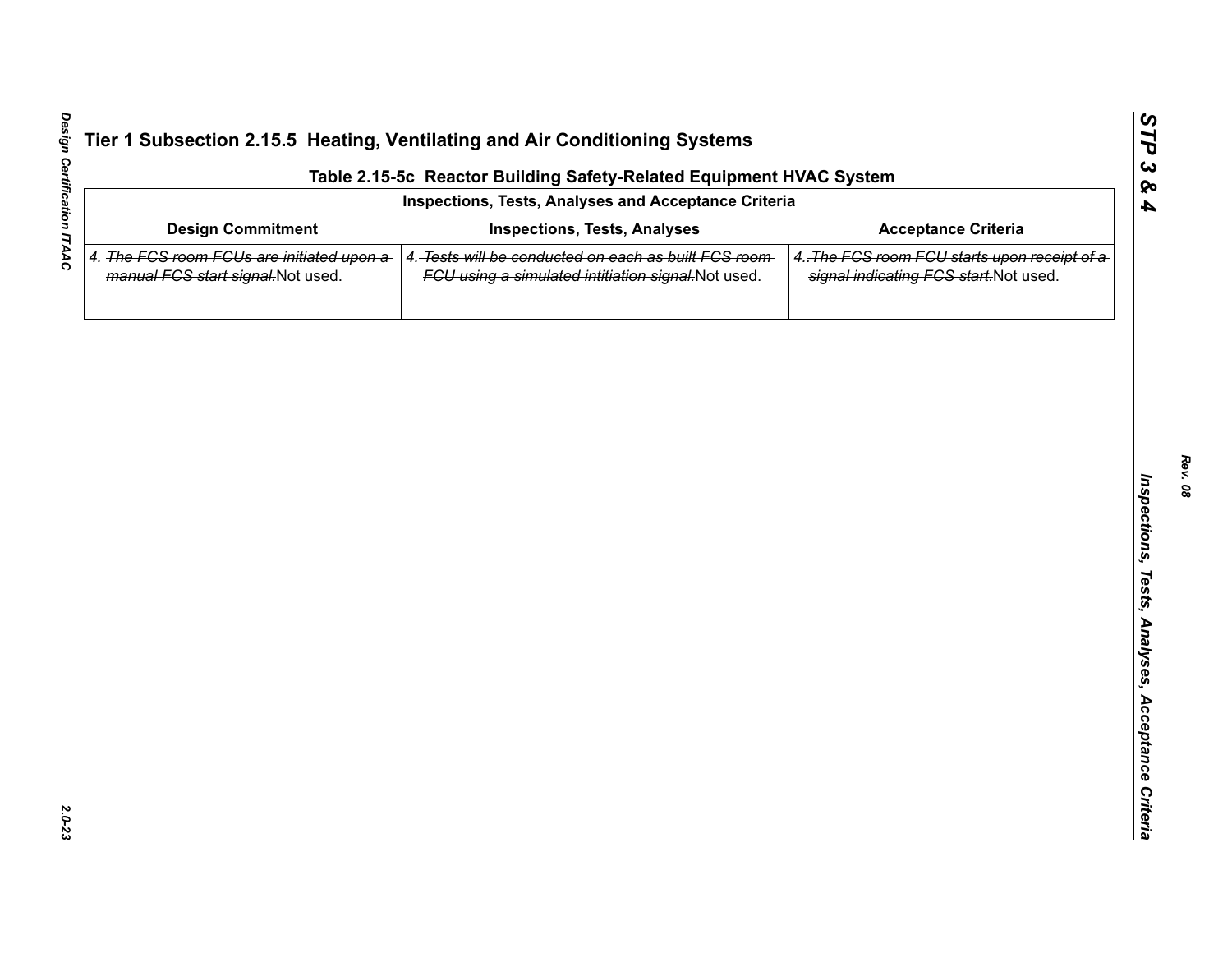| <b>Inspections, Tests, Analyses and Acceptance Criteria</b>                                                                                                                                                                                                                                                                                                                                                                                                                                                                                                                                                                            |                                                                                                                                                                                                                                                                                                                                                                                                                                                                                   |                                                                                                                                                                                                                                                                                                                  |  |  |  |
|----------------------------------------------------------------------------------------------------------------------------------------------------------------------------------------------------------------------------------------------------------------------------------------------------------------------------------------------------------------------------------------------------------------------------------------------------------------------------------------------------------------------------------------------------------------------------------------------------------------------------------------|-----------------------------------------------------------------------------------------------------------------------------------------------------------------------------------------------------------------------------------------------------------------------------------------------------------------------------------------------------------------------------------------------------------------------------------------------------------------------------------|------------------------------------------------------------------------------------------------------------------------------------------------------------------------------------------------------------------------------------------------------------------------------------------------------------------|--|--|--|
| <b>Design Commitment</b>                                                                                                                                                                                                                                                                                                                                                                                                                                                                                                                                                                                                               | <b>Inspections, Tests, Analyses</b>                                                                                                                                                                                                                                                                                                                                                                                                                                               | <b>Acceptance Criteria</b>                                                                                                                                                                                                                                                                                       |  |  |  |
| <b>Safety System Logic and Control</b>                                                                                                                                                                                                                                                                                                                                                                                                                                                                                                                                                                                                 |                                                                                                                                                                                                                                                                                                                                                                                                                                                                                   |                                                                                                                                                                                                                                                                                                                  |  |  |  |
| The $DTM$ , TLU equipment implementing the $\vert$ 3.<br>3.<br>DTF, TLF, and OLUs for RPS and MSIV in<br>each of the four instrumentation divisions are<br>powered from their respective divisional Class<br>1E AC sources. The <b>DTMs and SLUs</b><br>equipment implementing the DTF and SLF<br>for ESF 4 and ESF 2 in Divisions I, II, and III<br>are powered from their respective divisional<br>Class 1E DC sources, as are is the<br>equipment implementing the ESF DTMs<br>DTF in Division IV. In SSLC, independence is<br>provided between Class 1E divisions and<br>between Class 1E divisions and non-Class 1E<br>equipment. | a. Tests will be performed on SSLC-by<br>providing a test signal to the I&C<br>equipment in only one Class 1E division<br>at a time.<br>b. Inspection of the as-installed Class 1E<br>divisions in SSLC will be performed.                                                                                                                                                                                                                                                        | 3.<br>a. The test signal exists only in the Class<br>1E division under test in SSLC.<br>b.In SSLC, physical separation or<br>electrical isolation exists between<br>Class 1E divisions. Physical<br>separation or electrical isolation exists<br>between these Class 1E divisions and<br>non-Class 1E equipment. |  |  |  |
| SSLC provides the following bypass functions:   4.<br>4.<br>a. Division-of-sensors bypass<br>Trip logic output bypass<br>b.<br>ESF output channel bypass, where<br>c.<br>applied                                                                                                                                                                                                                                                                                                                                                                                                                                                       | Tests will be performed on the as-built SSLC $ 4$ .<br>as follows:<br>a(1) Place one division of sensors in bypass.<br>Apply a trip test signal in place of each<br>sensed parameter that is bypassed. At<br>the same time, apply a redundant trip<br>signal for each parameter in each other<br>division, one division at a time. Monitor<br>the voted trip output at from each TLU<br>and SLU equipment component that<br>implements a TLF or SLF. Repeat for<br>each division. | Results of bypass tests are as follows:<br>a(1) No trip change occurs at the voted trip<br>output of from each TLU and SLU<br>equipment component that<br>implements a TLF or SLF. Bypass<br>status is indicated in main control<br>room.                                                                        |  |  |  |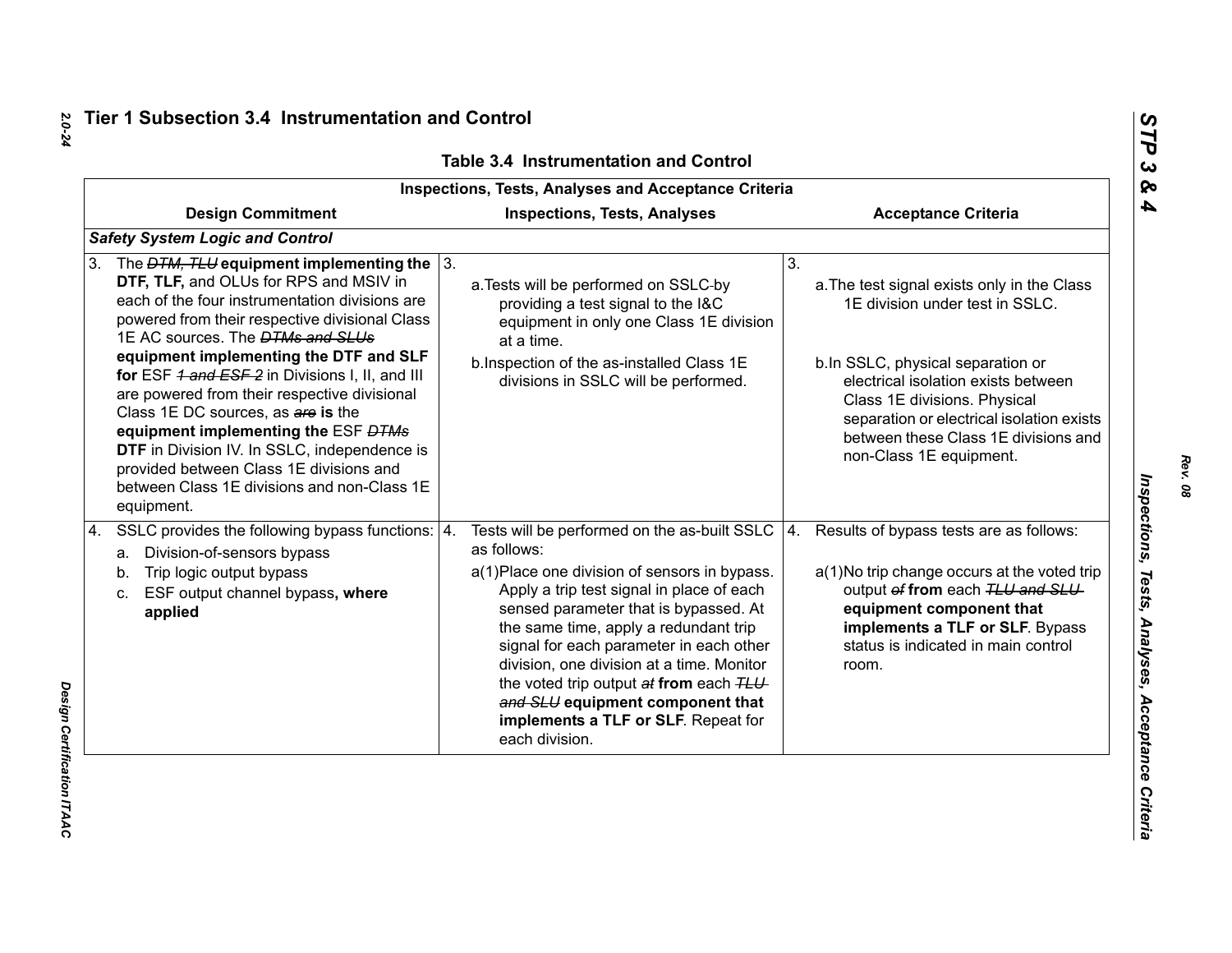| <b>Design Commitment</b><br><b>Acceptance Criteria</b><br><b>Inspections, Tests, Analyses</b> |             |                                                                                                                                                                                                                                                                                                                                                                                                                                                                              |    |                                                                                                                                                                                                                                                                                                   |  |
|-----------------------------------------------------------------------------------------------|-------------|------------------------------------------------------------------------------------------------------------------------------------------------------------------------------------------------------------------------------------------------------------------------------------------------------------------------------------------------------------------------------------------------------------------------------------------------------------------------------|----|---------------------------------------------------------------------------------------------------------------------------------------------------------------------------------------------------------------------------------------------------------------------------------------------------|--|
| 4.                                                                                            | (continued) | (continued)<br>4.                                                                                                                                                                                                                                                                                                                                                                                                                                                            | 4. | (continued)                                                                                                                                                                                                                                                                                       |  |
|                                                                                               |             | a(2) For each division in bypass, attempt to<br>place each other division in division-of-<br>sensors bypass, one at a time.                                                                                                                                                                                                                                                                                                                                                  |    | a(2) Each division not bypassed cannot be<br>placed in bypass, as indicated at OLU<br>output; bypass status in main control<br>room indicates only one division of<br>sensors is bypassed.                                                                                                        |  |
|                                                                                               |             | b(1) Place one division in trip-logic-output<br>bypass. Operate manual auto-trip test<br>switch. Monitor the trip output at the<br>RPS OLU. Operate manual auto-<br>isolation test switch. Monitor the trip<br>output at the MSIV OLU. Repeat for<br>each division.                                                                                                                                                                                                          |    | b(1) No trip change occurs at the trip<br>output of the RPS OLU or MSIV OLU,<br>respectively. Bypass status is<br>indicated in main control room.                                                                                                                                                 |  |
|                                                                                               |             | b(2) For each division in bypass, attempt to<br>place the other divisions in trip-logic-<br>output bypass, one at a time.                                                                                                                                                                                                                                                                                                                                                    |    | b(2) Each division not bypassed cannot be<br>placed in bypass, as indicated at OLU<br>output; bypass status in main control<br>room indicates only one trip logic<br>output is bypassed.                                                                                                          |  |
|                                                                                               |             | c(1) Apply common test signal to any one<br>pair of dual-SLU redundant SLF signal<br>inputs. Monitor test signal at voted 2-out-<br>of-2-output in RMU area-from<br>equipment performing the ECF in<br>local areas. Remove power from<br>equipment performing one SLU SLF,<br>restore power, then remove power from<br>equipment performing other SLU SLF.<br>Repeat test for all pairs of dual SLUs-<br>redundant sets of equipment<br>implementing a SLF in each division. |    | c(1) Monitored test output signal does not<br>change state-initiate the system<br>function when power is removed<br>from either SLU the equipment<br>performing any single SLF. Bypass<br>status and loss of power to SLU-<br>equipment performing the SLF are<br>indicated in main control room. |  |

*Rev. 08*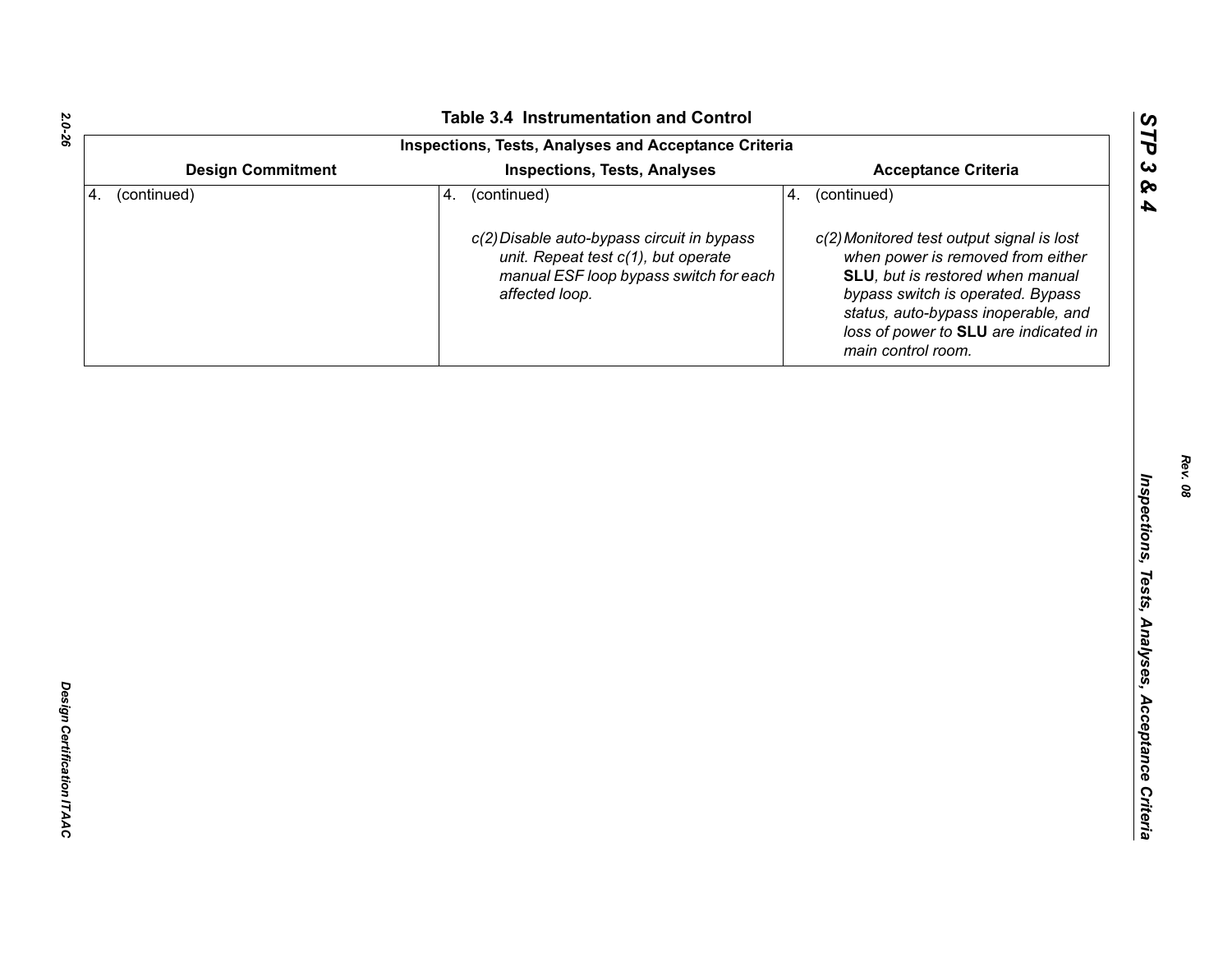|    | <b>Design Commitment</b>                                                                                                                                                                                                                                                                                                                                                                               | <b>Inspections, Tests, Analyses</b>           | <b>Acceptance Criteria</b>                                                                                                                                                                                                                                                                                                                                                                                      |
|----|--------------------------------------------------------------------------------------------------------------------------------------------------------------------------------------------------------------------------------------------------------------------------------------------------------------------------------------------------------------------------------------------------------|-----------------------------------------------|-----------------------------------------------------------------------------------------------------------------------------------------------------------------------------------------------------------------------------------------------------------------------------------------------------------------------------------------------------------------------------------------------------------------|
|    | Electromagnetic Compatibility                                                                                                                                                                                                                                                                                                                                                                          |                                               |                                                                                                                                                                                                                                                                                                                                                                                                                 |
|    | 12. Electrical and electronic components in the<br>systems listed below are qualified for the<br>anticipated levels of electrical interference at<br>the installed locations of the components<br>according to an established plan:<br>Safety System Logic and Control<br>а.<br><b>Essential Multiplexing-SystemEquipment</b><br>b.<br>performing the Essential<br><b>Communication Function (ECF)</b> | 12. The EMC compliance plan will be reviewed. | 12. An EMC compliance plan is in place. The<br>plan requires, for each system qualified,<br>system documentation that includes<br>confirmation of component and system<br>testing for the effects of high electrical<br>field conditions and current surges. As a<br>minimum, the following information is<br>documented in a qualification file and<br>subject to audit:<br>a. Expected performance under test |
|    | Non-Essential Multiplexing-<br>C.<br>SystemEquipment performing the Non<br><b>Essential Communication Function</b><br>(NECF)                                                                                                                                                                                                                                                                           |                                               | conditions for which normal system<br>operation is to be ensured.<br>Normal electrical field conditions at<br>$b_{-}$                                                                                                                                                                                                                                                                                           |
|    | d. Other microprocessor-based, software<br>controlled systems or equipment                                                                                                                                                                                                                                                                                                                             |                                               | the locations where the equipment<br>must perform as above.                                                                                                                                                                                                                                                                                                                                                     |
|    | The plan is structured on the basis that<br>electromagnetic compatibility (EMC) of I&C<br>equipment is verified by factory testing and<br>site testing of both individual components and<br>interconnected systems to meet EMC<br>requirements for protection against the effects<br>of:                                                                                                               |                                               | Testing methods used to qualify the<br>equipment, including:<br>(1.) Types of test equipment.<br>(2.) Range of normal test conditions.<br>(3.) Range of abnormal test<br>conditions for expected transient<br>environment.                                                                                                                                                                                      |
| a. | Electromagnetic Interference (EMI)                                                                                                                                                                                                                                                                                                                                                                     |                                               |                                                                                                                                                                                                                                                                                                                                                                                                                 |
| b. | Radio Frequency Interference (RFI)                                                                                                                                                                                                                                                                                                                                                                     |                                               |                                                                                                                                                                                                                                                                                                                                                                                                                 |
| c. | Electrostatic Discharge (ESD)                                                                                                                                                                                                                                                                                                                                                                          |                                               |                                                                                                                                                                                                                                                                                                                                                                                                                 |
| d. | Electrical surge [Surge Withstand<br>Capability (SWC)]                                                                                                                                                                                                                                                                                                                                                 |                                               |                                                                                                                                                                                                                                                                                                                                                                                                                 |

Design Certification ITAAC *Design Certification ITAAC 2.0-27*

*Rev. 08*